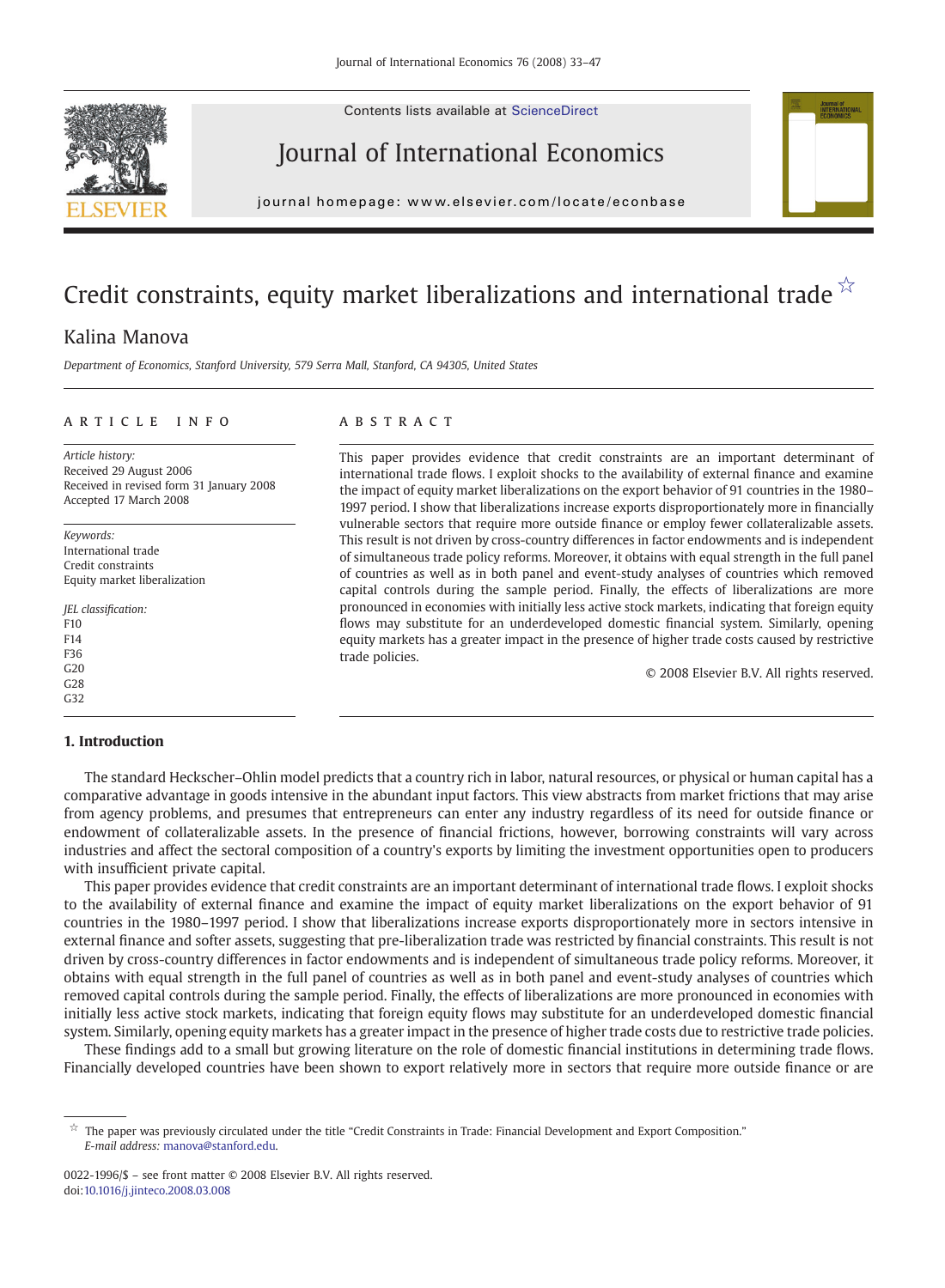intensive in fixed upfront costs ([Beck, 2003; Becker and Greenberg, 2005; Svaleryd and Vlachos, 2005; Hur et al., 2006](#page-13-0)). The crosssectional approach in these studies,<sup>1</sup> however, has made it difficult to establish a causal link from finance to trade. The problem arises because in the absence of credit constraints, higher foreign demand for sectors intensive in external funds would lead to both higher exports from these industries and to more borrowing in the economy. With credit extended to the private sector the most common measure of financial development, this mechanism could generate the result that financially developed countries export relatively more in external capital dependent sectors even under perfect credit markets. More broadly, the concern is that countries specialized in industries intensive in external finance are more likely to develop stronger financial institutions. Recent evidence also suggests that trade openness may stimulate domestic financial development ([Braun and Raddatz, 2004; Huang and](#page-13-0) [Temple, 2005; Do and Levchenko, 2007](#page-13-0)).<sup>2</sup>

I exploit shocks to the availability of outside finance and study equity market liberalizations to circumvent these concerns. In principle, allowing foreign portfolio investments should result in resources flowing from capital-abundant developed countries, where expected returns are low, to capital-scarce emerging countries, where expected returns are high. This should reduce the cost of capital in liberalizing economies, increase investment, and raise output and exports. Moreover, the exact timing of a liberalization event is the product of complex political processes and thus arguably exogenous from the perspective of individual producers and exporters.

Equity market liberalizations have indeed been shown to reduce the cost of capital ([Bekaert and Harvey, 2000; Henry, 2000a;](#page-13-0) [Martell and Stulz, 2003\)](#page-13-0), trigger aggregate investment booms ([Henry, 2000b](#page-14-0)), improve firm-level investment and performance, and promote an efficient resource allocation ([Chari and Henry, in press; Mitton, 2006](#page-13-0)).<sup>3</sup> While there has been some controversy about the consequences of liberalizing capital flows for aggregate growth ([Prasad et al., 2006\)](#page-14-0), the latest reading of the literature finds strong support for liberalizations' predicted temporary growth-enhancing and permanent output level effects [\(Bekaert et al.,](#page-13-0) [2005; Gupta and Yuan, 2004; Henry, 2007\)](#page-13-0). These findings suggest that, if credit constraints restrict firms' ability to produce and grow, equity market liberalizations should also stimulate aggregate exports by allowing more firms to become exporters and/or by increasing firm-level exports.

I follow the literature and exploit the variation in the impact of increased availability of external finance across sectors. In industries in which all necessary investments can be funded with internal cash flows, access to external funds matters little since firms do not need to borrow. As a sector's dependence on external finance increases, however, the availability of outside capital becomes more important [\(Rajan and Zingales, 1998\)](#page-14-0). In addition, entrepreneurs find it easier to raise outside capital in industries which, for technological reasons, employ more tangible assets that can serve as collateral, such as real estate, plants and machinery [\(Claessens and Laeven, 2003; Braun, 2003\)](#page-13-0).<sup>4</sup> Equity market liberalizations should therefore increase exports disproportionately more in financially vulnerable sectors that require more outside finance or use fewer collateralizable assets.<sup>5</sup> Moreover, exploiting the cross-sector variation in asset tangibility further helps establish the causal effect of credit constraints on trade (see Section 7).

I find strong support for these predictions in a panel of 91 countries and 27 industries over the 1980–1997 period. I use an indicator variable that equals 1 after an equity market liberalization and interact it with industry-level measures of asset tangibility and external finance dependence. As in [Rajan and Zingales \(1998\)](#page-14-0), external finance dependence is calculated as the share of capital expenditures not funded by cash flow from operations for the median U.S. firm in each industry. Asset tangibility is similarly defined as the share of net plant, property, and equipment in total assets for the median U.S. firm in a sector, as in [Braun \(2003\)](#page-13-0). I obtain data on liberalization events from [Bekaert et al. \(2005\)](#page-13-0) and present robust results with measures of the comprehensiveness of each reform.

I first establish the impact of liberalizations on worldwide exports by sector for all countries in the sample. I find that open equity markets are associated with greater exports, especially in sectors intensive in external capital or soft assets. These results obtain with country, year and industry fixed effects, which account for systematic differences across countries and sectors and capture general time trends. These effects are also independent of comparative advantage arising from cross-country differences in factor endowments. I then show consistent evidence for the sample of 39 economies which liberalized foreign portfolio flows during the sample period. This further suggests that the results are not driven by cross-sectional differences between countries with open and closed stock markets, but can be attributed to the financial reform. Finally, I perform an event study and examine the change in exports around liberalization events. First-differencing trade flows allows me to remove the variation arising from factors specific to a country–industry pair and exploit purely the time-series variation. I continue to observe that exports grow disproportionately faster in financially vulnerable sectors in the immediate aftermath of an equity market reform.

My results are highly statistically and economically significant. Within three years after an equity market liberalization, a country's textile exports (highly dependent on external finance, 75th percentile) increase by 13 percentage points more than its

<sup>&</sup>lt;sup>1</sup> A notable exception is [Becker and Greenberg \(2005\)](#page-13-0), who examine a panel of bilateral exports and document that financially developed countries respond more to real exchange rate fluctuations.

 $<sup>2</sup>$  Legal origin has been proposed as an instrument for private credit. However, legal origin has been shown to impact institution formation and the economy</sup> more broadly ([La Porta et al., 1997, 1998\)](#page-14-0), which in turn are likely to affect sectors differentially. It is thus not obvious that this instrument meets the exclusion restriction.

 $3$  There is also evidence that equity market liberalizations are associated with increased entrepreneurial activity ([Alfaro and Charleton, 2006\)](#page-13-0) and a greater share of capital goods in imports ([Alfaro and Hammel, 2007](#page-13-0)).

<sup>&</sup>lt;sup>4</sup> In contrast, it is more difficult to transfer control over a firm's human and organizational capital, research and development, and even accounts receivable, cash and inventories. [Grossman and Hart \(1986\)](#page-14-0), [Hart and Moore \(1988, 1990, 1994\),](#page-14-0) [Hart \(1995\)](#page-14-0), and [Shleifer and Vishny \(1992\)](#page-14-0) model these effects theoretically.

 $5$  A number of theoretical models have formalized the intuition that financially developed countries will specialize in sectors that require more outside funds ([Kletzer and Bardhan, 1987; Beck, 2002; Matsuyama, 2005; Chaney, 2005; Manova, 2006\)](#page-14-0) or have fewer collateralizable assets ([Manova, 2006](#page-14-0)).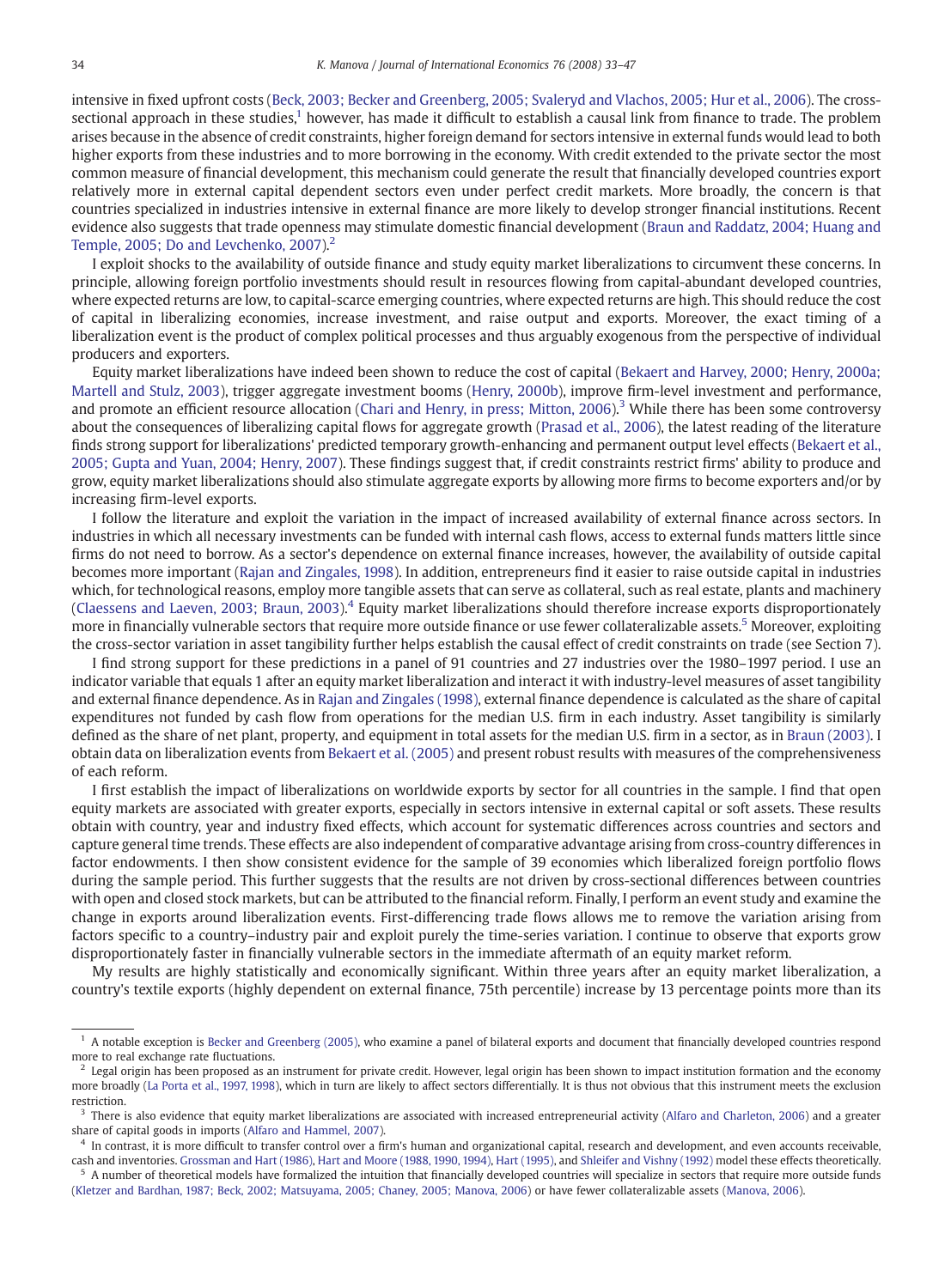mineral products exports (intensive in internal funding, 25th percentile). Similarly, exports of low tangibility sectors (other chemicals, 25th percentile) grow by 17 percentage points more than exports of high tangibility sectors (wood products, 75th percentile). These results are comparable to a 20%–40% increase in commonly used measures of domestic financial development, such as private credit or equity market capitalization. In addition, I find stronger effects of liberalization in countries with less active stock markets prior to reform, as measured by initial market turnover or value traded as a share of GDP. This suggests that foreign portfolio flows may compensate for an underdeveloped domestic financial system.

Since capital account liberalizations are sometimes part of a broader reform program, I confirm that my findings are not driven by simultaneous changes in trade policy. My panel results remain unchanged when I control for initial trade openness (at the time of equity market reform) and allow it to affect sectors differentially. The effects of stock market liberalizations are of similar magnitude but less precisely estimated when I explicitly account for trade liberalizations. The strongest evidence of an independent effect of removing capital controls comes from event-study results: exports rise after equity market reforms even in the sample of countries that liberalized only their stock markets but not trade flows. I also show that equity market liberalizations have more powerful effects in countries with more restrictive trade policies. This suggests that the impact of increased access to external finance is greatest when trade costs are high and hence credit constraints are most acute.

The remainder of the paper is organized as follows. The next section describes the data and presents some motivating descriptive statistics. Sections 3 and 4 study the impact of equity market liberalizations on trade using the panel analysis and event-study approach, respectively. Sections 5 and 6 explore how this effect varies with initial stock market activity and trade openness. Endogeneity considerations are discussed in Section 7. The last section concludes.

#### 2. Data and descriptive statistics

To examine the effect of financial liberalizations on trade I combine data on equity market reforms, countries' exports by industry, and financial vulnerability by sector. This section describes the data I use and provides a first glance at trade patterns around liberalization events.

#### 2.1. Data on trade flows and equity market liberalizations

I obtain data on all positive export flows at the 4-digit SITC Rev.2 industry level from [Feenstra's](#page-13-0) World Trade Database for 1980–1997. I use [Haveman's](#page-14-0) concordance tables to aggregate the data to 3-digit ISIC industries, for which sector-level data on financial vulnerability exist.

Data on equity market liberalizations are available for 91 countries between 1980 and 1997 from [Bekaert et al. \(2005\)](#page-13-0) (BHL). In this period, 39 countries opened to foreign equity flows, while 16 liberalized prior to 1980 and 36 never removed stock market restrictions.<sup>6</sup> BHL date both the official year of equity market reform and the "first sign" of liberalization. This first-sign year is the earliest of three dates: official liberalization, first American Depository Receipt (ADR) announcement or first country fund launch.<sup>7</sup> BHL also construct a measure of the comprehensiveness of the reform, which reflects what fraction of the equity market foreigners are allowed to invest in.<sup>8</sup> The intensity of liberalization is a purely cross-sectional variable, which varies between 0 and 1, where a ratio of 1 implies no foreign ownership restrictions. Its average across the 55 countries with open equity markets is 46%, with a standard deviation of 41%.

I use four alternative proxies for the effect of liberalization on the availability of external finance in an economy. I construct post-liberalization dummies that equal 1 in the year of and all years after an official or first-sign liberalization. I also generate official and first-sign liberalization intensities, which I set at the intensity level in the year of the liberalization and later, and at 0 prior to the reform.

#### 2.2. Measures of external capital dependence and asset tangibility

Industry-level measures of external capital dependence and asset tangibility for 27 3-digit ISIC sectors come from [Braun \(2003\)](#page-13-0), and are based on data for all publicly traded U.S.-based companies from Compustat's annual industrial files. The indicator of a sector's reliance on outside finance is the ratio of capital expenditures minus cash flow from operations to capital expenditures for the median firm in each industry. Asset tangibility is similarly defined as the share of net property, plant and equipment in total book-value assets for the median firm in a sector. Both measures are constructed as averages for the 1986–1995 period, and appear very stable over time.

<sup>6</sup> The 39 countries which liberalized equity markets between 1980 and 1997 are: Argentina, Bangladesh, Brazil, Chile, Colombia, Cote d'Ivoire, Ecuador, Egypt, Ghana, Greece, Iceland, India, Indonesia, Israel, Jamaica, Japan, Jordan, Kenya, Malaysia, Malta, Mauritius, Mexico, Morocco, New Zealand, Nigeria, Pakistan, Peru, Philippines, Portugal, South Africa, South Korea, Spain, Sri Lanka, Thailand, Trinidad and Tobago, Tunisia, Turkey, Venezuela, and Zimbabwe. The 16 countries which liberalized before 1980 are: Australia, Austria, Barbados, Canada, Denmark, Finland, France, Germany, Ireland, Italy, Netherlands, Singapore, Sweden, Switzerland, United Kingdom, and United States. The 36 countries that remained closed to foreign equity flows are: Algeria, Benin, Burkina Faso, Cameroon, Central African Republic, Chad, Congo, Costa Rica, Dominican Republic, El Salvador, Fiji, Gabon, Gambia, Guatemala, Guyana, Haiti, Honduras, Iran, Kuwait, Madagascar, Malawi, Mali, Nepal, Nicaragua, Niger, Norway, Oman, Paraguay, Rwanda, Saudi Arabia, Senegal, Sierra Leone, Syria, Togo, Uruguay, and Zambia.

<sup>7</sup> Country funds traded on stock exchanges abroad allow foreigners to access the market even though they cannot directly transact in the local equity market. <sup>8</sup> The intensity measure is based on the ratio of the capitalization of the IFC Investable Index to that of the IFC Global Index. The latter encompasses the overall

market portfolio in a country, while the former represents the portfolio of domestic equities that are available to foreign investors.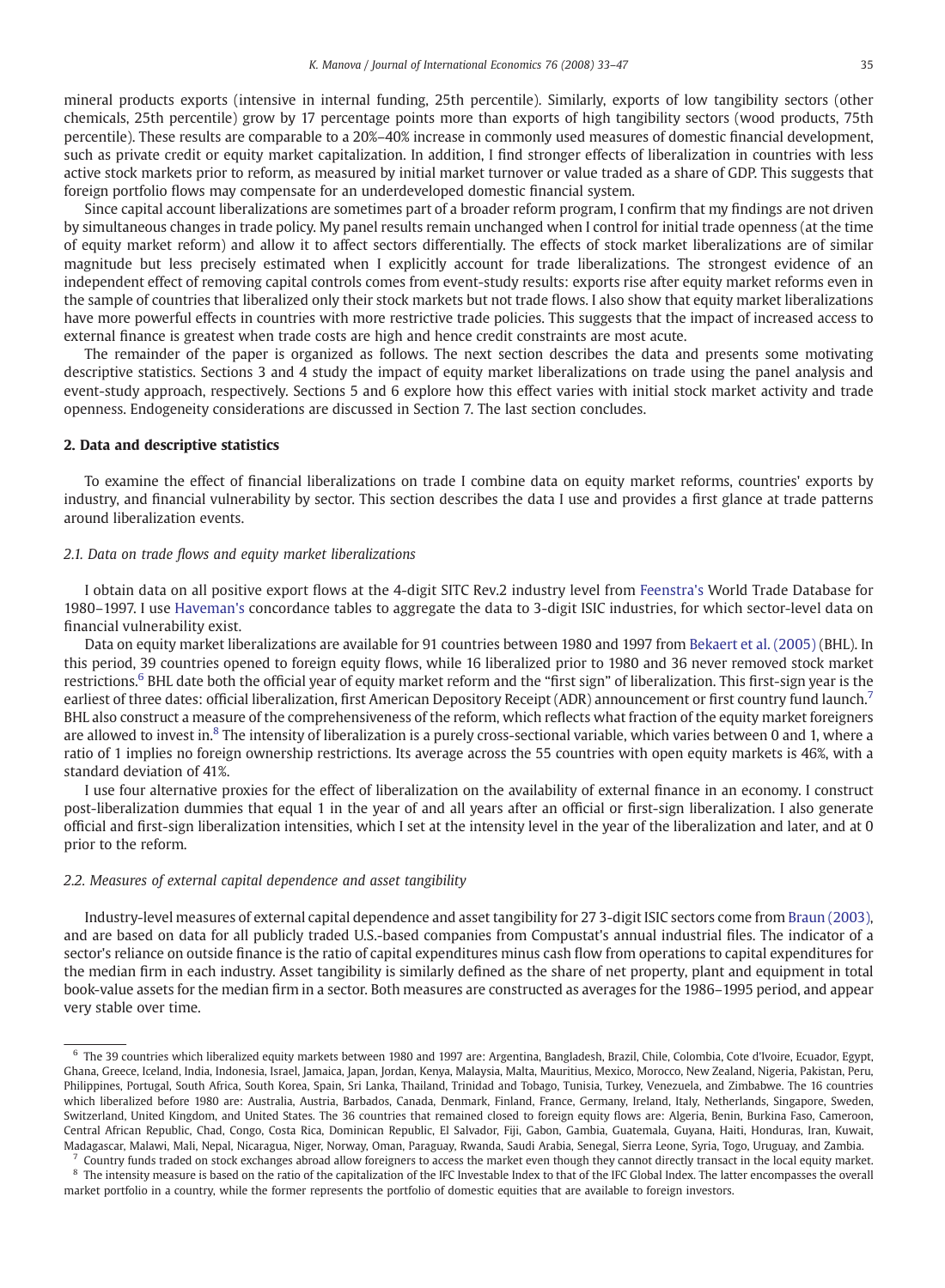| Table 1 |                                                 |  |  |
|---------|-------------------------------------------------|--|--|
|         | Equity market liberalizations and total exports |  |  |

| A. Cross-section, by external finance dependence           | Liberalized equity markets | Closed equity market  | Difference |
|------------------------------------------------------------|----------------------------|-----------------------|------------|
| High FinDep                                                | 15.24 (377)                | 11.73 (806)           | 3.51       |
| Low FinDep                                                 | 14.35 (406)                | 11.79 (868)           | 2.56       |
| Difference                                                 | 0.89                       | $-0.06$               | 0.95       |
| B. Cross-section, by asset tangibility                     | Liberalized equity markets | Closed equity markets | Difference |
| High Tang                                                  | 14.47 (377)                | 11.95(806)            | 2.53       |
| Low Tang                                                   | 15.14 (406)                | 11.55(868)            | 3.59       |
| Difference                                                 | $-0.67$                    | 0.40                  | $-1.07$    |
| C. Liberalization episodes, by external finance dependence | After liberalization       | Before liberalization | Difference |
| High FinDep                                                | 13.38 (507)                | 13.09 (507)           | 0.29       |
| Low FinDep                                                 | 12.77 (546)                | 12.59 (546)           | 0.18       |
| Difference                                                 | 0.61                       | 0.50                  | 0.11       |
| D. Liberalization episodes, by asset tangibility           | After liberalization       | Before liberalization | Difference |
| High Tang                                                  | 12.97 (507)                | 12.79 (507)           | 0.19       |
| Low Tang                                                   | 13.22 (546)                | 12.92 (546)           | 0.30       |
| Difference                                                 | $-0.25$                    | $-0.14$               | $-0.12$    |

This table examines worldwide exports (in logs) by 3-digit ISIC sector in different subsamples. Panels A and B study 29 countries with liberalized equity markets and 62 closed economies in a cross-section for 1990. Panels C and D compare average exports over the 3 years before and the 3 years after liberalization for 39 episodes in 1980–1997. Sectors are split into high (13) and low (14) according to their external finance dependence (Panels A and C) and asset tangibility (Panels B and D) relative to the median. Each cell reports the log of the average value of exports in the relevant subsample and the number of observations in the cell (in parentheses).

The mean and standard deviation of external finance dependence (asset tangibility) across all 27 sectors is 25% and 33% (30% and 14%) respectively. The sectors with the greatest need for outside capital tend to be intensive in large upfront investments, such as professional and scientific equipment and electric machinery. On the other hand, non-ferrous metals, apparel, and beverages are among the least external finance dependent industries. The sectors with the lowest levels of tangibility are pottery, china, and earthenware; leather products; and apparel. Assets are hardest in petroleum refineries; paper and products; iron and steel; and industrial chemicals.

Constructing the industry measures from U.S. data is motivated by a number of considerations. The United States are characterized by one of the most advanced and sophisticated financial systems, which makes it reasonable to believe that the measures reflect firms' true demand for external capital and tangible assets. Using the U.S. as the reference country is convenient because of limited data for many other economies, but it also eliminates the potential for the measures to endogenously respond to a country's availability of external finance. In fact, if companies compensate with more internal financing or tangible assets in countries with stricter stock market restrictions, my estimates of the effect of liberalizations would be biased downwards.

All other variables I use in robustness check are described in the Appendix section.

#### 2.3. A first glance at the data

As a first pass at gauging the effects of equity market liberalizations on trade, I perform a simple split-sample analysis. I compare the export behavior of 29 countries with open and 62 economies with closed stock markets in a cross-section for 1990. In particular, I examine whether countries with free international equity flows export relatively more in industries with external capital dependence above the median. As the results in Table 1 Panel A show, (log) exports are generally greater for financially liberalized countries, and even more so in sectors that rely more on outside funds (diffs-in-diffs estimate of 0.95 in log changes). In Panel B, I repeat this difference-in-difference exercise for industries with asset tangibility above and below the median sector. Once again, open equity markets are associated with higher (log) exports in all sectors, but this advantage is smaller in industries with harder assets (diffs-in-diffs estimate of -1.07 in log terms).

A similar pattern emerges when I exploit the time dimension in the data and focus on the 39 countries that removed capital flow restrictions during the sample period. In Panels C and D of Table 1, I compare the log of average exports over the three years before and the three years after a liberalization event. I split sectors into more and less financially vulnerable as before. While countries export more in all industries after liberalizing their equity flows, this effect is most pronounced for sectors intensive in external finance or softer assets (diffs-in-diffs estimates of 0.11 and −0.12 in log changes, respectively). Together, these crosssectional and time-series findings support the hypothesis that financial liberalization influences export composition and anticipate the results from the more rigorous panel and event-study regression analyses.

An alternative way of visualizing the change in export patterns around liberalization events is to graph the average financial vulnerability of exports over time.<sup>9</sup> For each country c and year  $t$ , I calculate the average external finance dependence and asset tangibility of exports as  $\Sigma_i$  (Fin Dep<sub>i</sub>× T<sub>cit</sub> / T<sub>ct</sub>) and  $\Sigma_i$  (Tang<sub>i</sub>× T<sub>cit</sub> / T<sub>ct</sub>) respectively, where T<sub>cit</sub> / T<sub>ct</sub> is the share of sector *i* in total exports in year t. I plot both measures for 12 representative countries which pursued equity market reforms during the sample period in [Fig. 1.](#page-4-0) Vertical lines indicate the years of official and first-sign liberalization episodes.

 $9$  I thank an anonymous referee for suggesting this approach.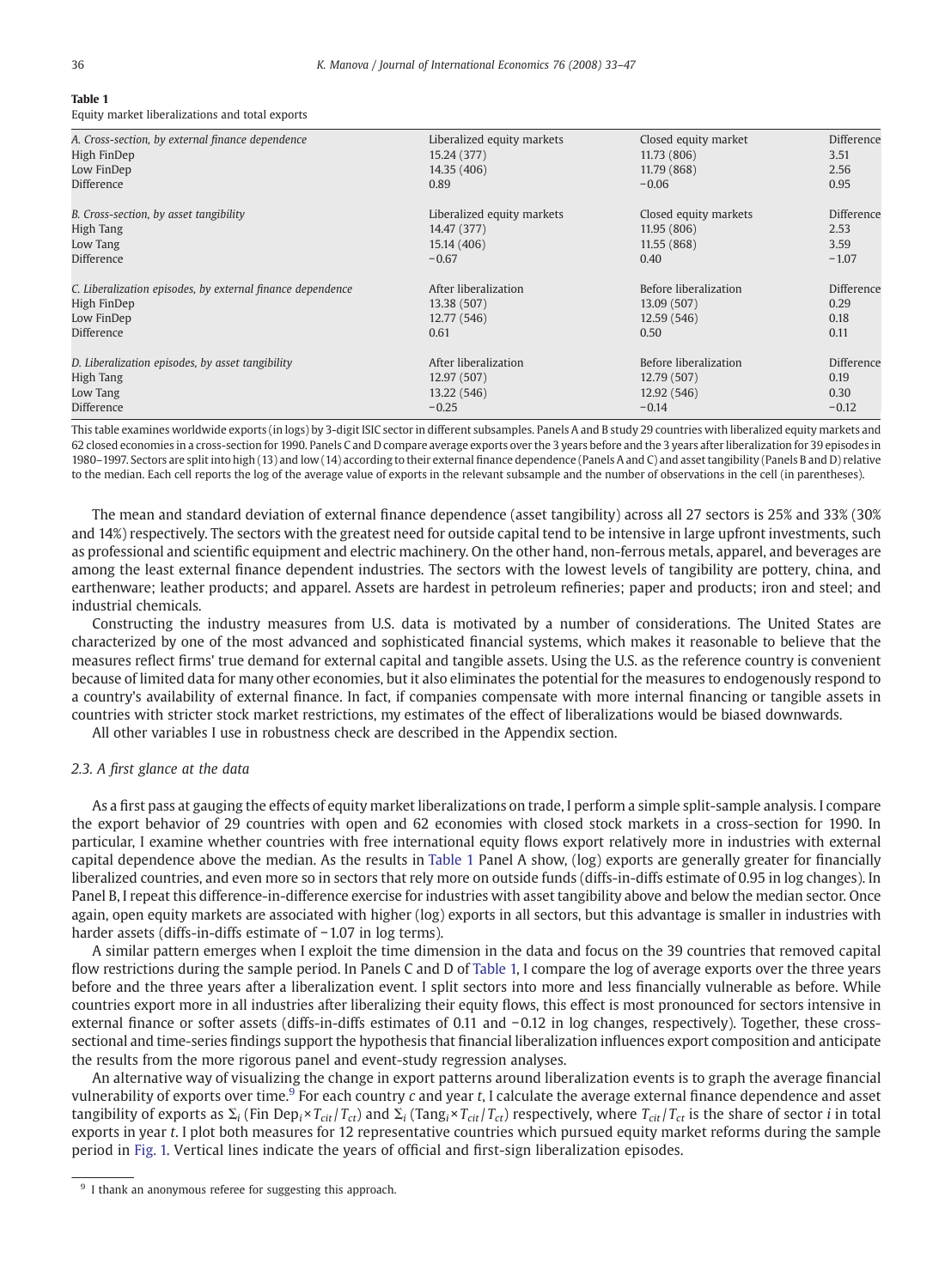<span id="page-4-0"></span>

Fig. 1. Average financial vulnerability of exports. This figure shows the average financial vulnerability of exports over time for 12 countries that underwent equity market liberalization. For each year the average intensity of exports with respect to external finance dependence (Avg FinDep of Exports) is calculated as  $\Sigma_i$  (Fin Dep<sub>i</sub>×T<sub>cit</sub>/T<sub>ct</sub>), where T<sub>cit</sub> /T<sub>ct</sub> is the share of sector i in total exports in year t. The average intensity of exports with respect to asset tangibility (Avg Tang<br>of Exports) is similarly constructed. indicates the intensity with which equity markets were liberalized. The years of first-sign and official liberalizations are indicated with vertical lines.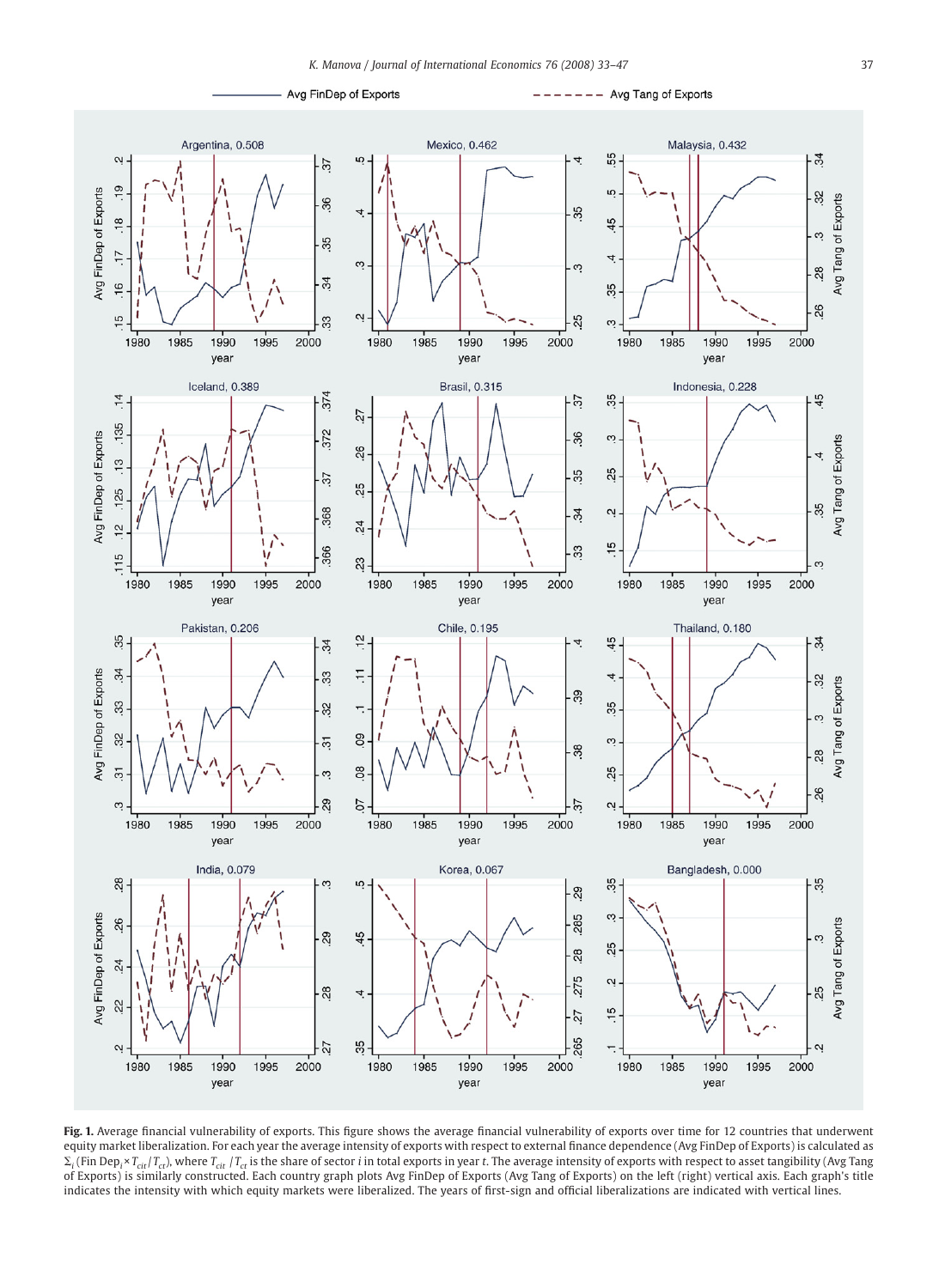As the graphs illustrate, the average external finance dependence of exports tends to increase soon after capital controls are lifted, whereas average asset tangibility tends to fall. Some countries exhibit trends prior to a liberalization event (e.g. Malaysia, Thailand, and Indonesia), but even in those cases there are pronounced jumps in the immediate aftermath of reform. This pattern suggests that liberalizations may partly respond to the sector composition of countries' exports. However, it may also signal that exports adjust in anticipation of a reform, which would bias the estimated effects of liberalization downwards. In either case, the abrupt changes in trade composition around financial reforms indicate that equity market liberalizations constitute a shock to the availability of external finance. Finally, the patterns in [Fig. 1](#page-4-0) are consistent with a greater export response in countries that pursued more comprehensive reforms: the 12 graphs are ordered by the intensity of liberalization as indicated in the graph headings.

#### 3. The effect of equity market liberalizations on trade: panel analysis

I take two estimation approaches to establish the impact of equity market liberalizations on trade: panel analysis and event study. Below I describe the first empirical strategy and present results from the panel regressions.

#### 3.1. Empirical specification

I use a generalized difference-in-difference approach to test for the differential effect of equity market liberalizations on export volumes across sectors. I interact a country-level measure of equity market openness (Liberal<sub>ct</sub>) with industry-level measures of asset tangibility and external finance dependence, and estimate the following specification:

$$
T_{\text{cit}} = \alpha_0 + \alpha_1 \text{ GDP}_{\text{ct}} + \beta_0 \text{ Liberal}_{\text{ct}} + \beta_1 \text{ Liberal}_{\text{ct}} \times \text{Fin Dep}_i + \beta_2 \text{ Liberal}_{\text{ct}} \times \text{Tang}_i + \eta_{\text{c}} + \eta_i + \eta_t + \varepsilon_{\text{cit}},\tag{1}
$$

where  $T_{cir}$  is the log value of country c's exports in industry *i* in year t and GDP<sub>ct</sub> is the log of c's real gross domestic product in that year. Liberal<sub>ct</sub> is a binary variable equal to 1 in the year of and all years after an equity market liberalization event and 0 otherwise. In robustness tests I also use the continuous liberalization intensity measure which reflects the fraction of the stock market by value that foreigners were permitted to invest in. Fin Dep<sub>i</sub> and Tang<sub>i</sub> correspond to the level of external capital dependence and asset tangibility in sector *i*. The coefficients of interest are  $\beta_1$  and  $\beta_2$ , and we expect  $\beta_1 > 0$  and  $\beta_2 < 0$ , that is, equity market liberalizations increase exports relatively more in sectors intensive in external financing or soft assets.

I allow for exporter, sector, and year fixed effects, and cluster errors by exporter.<sup>10</sup> I do not estimate the main effects of Fin Dep<sub>i</sub> and Tang<sub>i</sub> because they are subsumed by the industry fixed effects, which also capture other sector-specific omitted characteristics. The time fixed effects account for changes in the trading environment that affect all countries and industries equally, such as technological improvements or price shifts. Finally, the country fixed effects control for intransient country-specific characteristics that might affect exports in all industries, such as remoteness or institutions that do not change during the sample period. The main effect of an equity market reform  $\beta_0$  is thus identified purely from the within-country variation over time.

In this panel analysis, the identification of  $\beta_1$  and  $\beta_2$  comes from the combination of cross-sectional and time-series variation in equity market openness across countries, and cross-industry variation in external capital dependence and asset tangibility. These coefficients thus estimate the comparative advantage that a country with open equity markets has in financially vulnerable sectors relative to a financially closed economy.

Recall that the industry characteristics Fin Dep<sub>i</sub> and Tang<sub>i</sub> are calculated from U.S. data. While identification does not require that industries have exactly the same tangibility and external capital dependence levels in every country, it does rely on the ranking of sectors remaining relatively stable across countries. [Rajan and Zingales \(1998\)](#page-14-0) and [Braun \(2003\)](#page-13-0) argue that the measures they construct capture a large technological component that is innate to a sector and thus a good proxy for ranking industries in all countries. They point out that the measures vary significantly more across sectors than across companies within an industry.

Interpreting the results from Eq. (1) as causal rests in part on the assumption that financial liberalizations provide an exogenous shock to the availability of external finance. Imagine, instead, that a stock market reform is anticipated. In the absence of credit constraints, trade flows should not respond either ahead of or after liberalization. With financial frictions, however, trade may increase prior to the observed reform date in expectation of easier external financing in the future. This suggests that Eq. (1) may underestimate the actual impact of credit constraints and equity market liberalization. I defer other issues of endogeneity and interpretation to Section 7 below.

#### 3.2. Evidence from the panel regressions

The basic regression results on the trade consequences of equity market liberalizations are presented in [Table 2](#page-6-0). I estimate specification Eq. (1) in the full panel of log exports for 91 countries and 27 sectors in the 1980–1997 period. Of the 44,226 potential data points, 39,568 (roughly 90%) feature positive export flows and enter the regression.

In the first two columns of [Table 2,](#page-6-0) I focus on the total impact of equity market reform on exports and ignore the interaction terms with sector financial vulnerability. I find a significant positive effect of liberalizations, which suggests that removing capital flow restrictions increases exports in an average sector. This effect obtains using either an indicator variable for before and after a liberalization episode or a continuous measure of the intensity of the reform.

 $10$  My results are unchanged or stronger when I cluster errors by exporter–industry pair.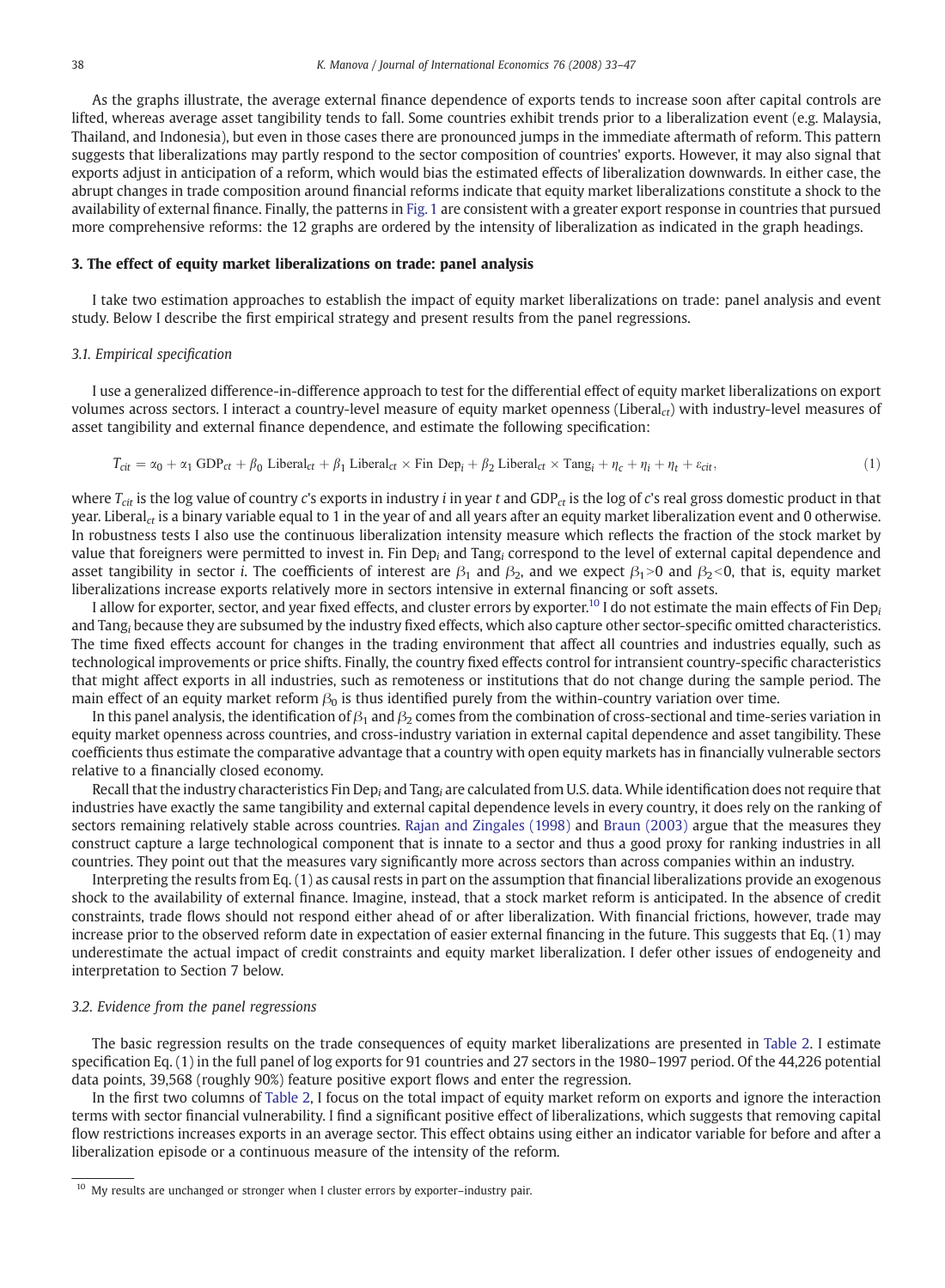<span id="page-6-0"></span>

The effects of equity market liberalization: basic results

| Liberalization measure                                                               | Official<br>liberalization<br>dummy    | Official<br>liberalization<br>intensity | Official<br>liberalization<br>dummy      | Official<br>liberalization<br>dummy                                       | Official<br>liberalization<br>dummy            | First sign<br>liberalization<br>dummy          | Official<br>liberalization<br>intensity        | First sign<br>liberalization<br>intensity      |
|--------------------------------------------------------------------------------------|----------------------------------------|-----------------------------------------|------------------------------------------|---------------------------------------------------------------------------|------------------------------------------------|------------------------------------------------|------------------------------------------------|------------------------------------------------|
| Liberalization<br>Liberalization × external<br>finance dependence                    | 0.335<br>$(3.79)$ ***                  | 0.744<br>$(3.61)$ ***                   | 0.093<br>(0.98)<br>0.946<br>$(7.18)$ *** | 0.714<br>$(4.50)$ ***                                                     | 0.444<br>$(2.79)$ ***<br>0.924<br>$(7.08)$ *** | 0.458<br>$(2.88)$ ***<br>0.996<br>$(7.19)$ *** | 0.691<br>$(2.63)$ ***<br>1.177<br>$(7.10)$ *** | 0.799<br>$(2.93)$ ***<br>1.213<br>$(6.87)$ *** |
| Liberalization $\times$ asset<br>tangibility<br>GDP                                  | 0.871                                  | 1.008                                   | 0.872                                    | $-1.241$<br>$(-2.88)$ ***<br>0.870                                        | $-1.133$<br>$(-2.65)$ ***<br>0.872             | $-1.282$<br>$(-3.01)$ ***<br>0.893             | $-0.808$<br>$(-1.40)$<br>1.009                 | $-0.854$<br>$(-1.46)$<br>1.004                 |
|                                                                                      | $(3.25)$ ***                           | $(3.83)$ ***                            | $(3.26)$ ***                             | $(3.25)$ ***                                                              | $(3.25)$ ***                                   | $(3.31)$ ***                                   | $(3.83)$ ***                                   | $(3.82)$ ***                                   |
| Controls<br>R-squared<br>$(R_{\min}^2, R_{\max}^2)$<br># Observations<br># Exporters | 0.793<br>(0.001, 0.34)<br>39,568<br>91 | 0.793<br>(0.0004, 0.36)<br>39,568<br>91 | 0.794<br>(0.002, 0.34)<br>39,568<br>91   | Exporter, year and sector F. E.<br>0.793<br>(0.001, 0.34)<br>39.568<br>91 | 0.795<br>(0.003, 0.35)<br>39.568<br>91         | 0.795<br>(0.003, 0.38)<br>39,568<br>91         | 0.795<br>(0.003, 0.37)<br>39,568<br>91         | 0.795<br>(0.003, 0.39)<br>39,568<br>91         |

The dependent variable is the log of exports to the world by 3-digit ISIC sector, 1980–1997. The official and first sign liberalization dummies and intensities, external finance dependence, and asset tangibility are defined in the text. GDP is the log of the exporter's GDP. All regressions include a constant term, exporter, year and sector fixed effects, and cluster errors at the exporter level.  $R_{\min}^2$  and  $R_{\max}^2$  give bounds for the minimum and the maximum contribution of the liberalization and financial vulnerability variables to  $R^2$  as described in the text. T-statistics reported in parentheses. \*\*\*, \*\*, \*\* indicate significance at the 1%, 5%, and 10% level. Dependent variable: industry-level exports to the world.

The rest of Table 2 exploits the variation in financial vulnerability across sectors. I find strong evidence that countries with open equity markets export disproportionately more in industries intensive in external finance and soft assets. This result holds after controlling for GDP, country, industry and year fixed effects, and is robust to the choice of official or first-sign liberalization date. It also persists whether I use a post-liberalization dummy or account for the intensity of reform, although the asset tangibility term is less precisely estimated in the latter case. Note that both interactions can be identified because the two sector measures of financial vulnerability are only weakly correlated at −0.04. In fact, as Columns 3 and 4 demonstrate, similar coefficient point estimates obtain when the interactions enter the regression one at a time. These findings are consistent with the idea that credit constraints restrict exports and that opening stock markets to foreign capital can alleviate such financial frictions.

I find very stable, highly statistically and economically significant coefficients across alternative specifications. The point estimates in Column 5, for example, imply that liberalizing equity markets increases exports in the 75th-percentile industry by external capital dependence by 43 percentage points more than in the 25th-percentile industry. Similarly, post-liberalization exports in the 25th-percentile sector by asset tangibility rise by 29 percentage points more than exports in the 75th-percentile sector. These reallocations are substantial relative to estimates of the effect of domestic financial development. A comparable shift in the distribution of exports would require a rise in domestic private credit of 80% or a doubling of stock market capitalization.<sup>11</sup>

An alternative way to gauge the contribution of credit constraints to the variation in trade flows across countries and sectors is to compare the R-squared of regressions with and without the financial variables.<sup>12</sup> I first re-estimate each specification in Table 2 with only the liberalization and industry financial vulnerability measures but no other controls. The R-squared from this regression provides an upper bound for the contribution of financial frictions,  $R^2_{\rm max}$ .  $^{13}$  As a lower bound,  $R^2_{\rm min}$ , I use the difference between the R-squared from each specification in the table and a regression of exports on controls alone. This likely substantially underestimates the role of financial frictions since the sector fixed effects in the latter regression capture the main effects of Fin Dep<sub>i</sub> and Tang<sub>i</sub>. My results suggest that the financial variables alone can account for up to 39% of the variation in trade patterns in the data, but their contribution may be as small as 0.3% once GDP, country, year and industry fixed effects are taken into account. For comparison, the corresponding bounds on the contribution of cross-country differences in factor endowments and cross-sector differences in factor intensities are (0.3%, 66%) (results not tabulated).

[Table 3](#page-7-0) confirms that the effects of equity market liberalization are independent of traditional sources of comparative advantage. In particular, I control for a country's per capita natural resources, physical and human capital endowments, and their interactions with the factor intensities of each industry.<sup>14</sup> The point estimates of  $\beta_0$ ,  $\beta_1$  and  $\beta_2$  are larger but qualitatively unchanged from the basic specifications in Table 2. Now the interactions of equity market openness with both industry measures of financial vulnerability are always significant at the 1% level, regardless of the choice of official vs. first-sign reform date and liberalization dummy vs. intensity. The other variables enter as predicted by trade theory. Countries endowed with human (physical) capital tend to export relatively more human (physical) capital intensive goods. Similarly, countries rich in natural resources export more in industries dependent on such inputs.

<sup>&</sup>lt;sup>11</sup> Author's calculations available upon request. Credit to the private sector and stock market capitalization as a share of GDP are commonly used measures of domestic financial development in the growth, trade and finance literatures.

<sup>&</sup>lt;sup>12</sup> I thank the editor for suggesting this approach.

<sup>&</sup>lt;sup>13</sup> Since this regression excludes sector fixed effects, I include the main effect of an industry financial vulnerability measure whenever it is interacted with equity market liberalization.

<sup>&</sup>lt;sup>14</sup> Data availability restricts the sample in these regressions to 70 countries. The main effects of sector factor intensities are subsumed by the industry fixed effects.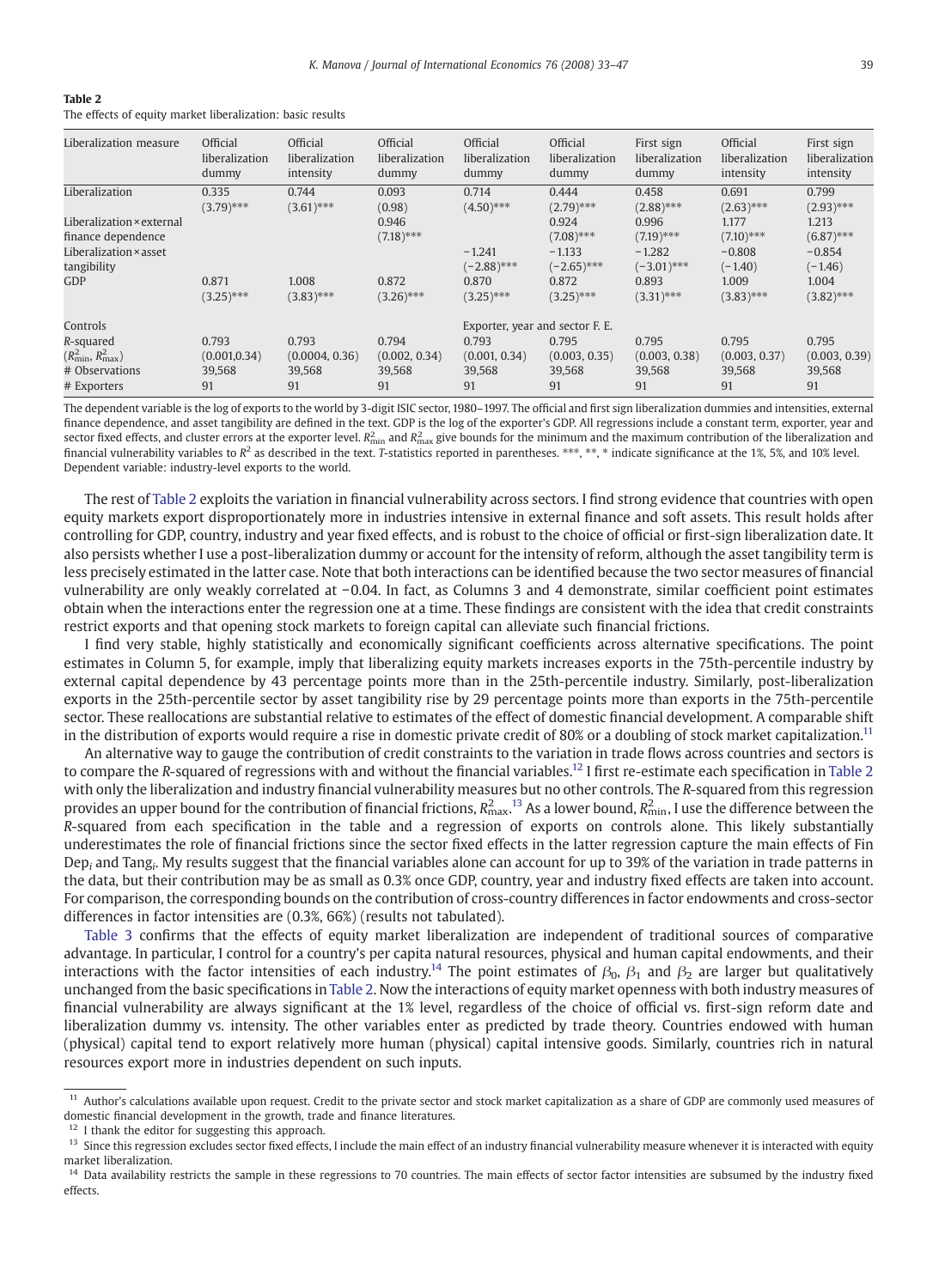<span id="page-7-0"></span>

| Table 3 |                                |  |
|---------|--------------------------------|--|
|         | Debuetaeces comparative advant |  |

| Liberalization measure                            | Official liberalization<br>dummy | First sign liberalization<br>dummy   | Official liberalization<br>intensity | First sign liberalization<br>intensity |
|---------------------------------------------------|----------------------------------|--------------------------------------|--------------------------------------|----------------------------------------|
| Liberalization                                    | $0.725(3.70)$ ***                | $0.764(3.85)$ ***                    | $0.989(2.97)$ ***                    | $1.128(3.14)$ ***                      |
| Liberalization × external finance dependence      | $0.880(5.67)$ ***                | $0.909(5.47)$ ***                    | $1.210(6.71)$ ***                    | $1.251(6.52)$ ***                      |
| Liberalization × asset tangibility                | $-2.094(-4.28)$ ***              | $-2.245$ ( $-4.63$ )***              | $-2.467(-3.07)$ ***                  | $-2.612$ ( $-3.15$ )***                |
| K/L                                               | 0.389(1.27)                      | 0.414(1.37)                          | 0.366(1.15)                          | 0.372(1.19)                            |
| H/L                                               | $-0.398(-0.75)$                  | $-0.454(-0.84)$                      | $-0.375(-0.68)$                      | $-0.422(-0.75)$                        |
| N/L                                               | 0.237(0.46)                      | 0.250(0.49)                          | 0.085(0.16)                          | 0.103(0.20)                            |
| $K/L \times K$ intensity                          | $1.906(2.02)$ **                 | $2.026(2.15)$ **                     | $2.023(1.89)$ *                      | $2.135(1.96)^{*}$                      |
| $H/L \times H$ intensity                          | $0.923(2.93)$ ***                | $0.937(3.01)$ ***                    | $0.953(2.97)$ ***                    | $0.959(3.00)$ ***                      |
| $N/L \times N$ intensity                          | $0.113(1.85)^*$                  | $0.101(1.67)^*$                      | $0.135(2.15)$ **                     | $0.132(2.10)$ **                       |
| Controls                                          |                                  | GDP, exporter, year and sector F. E. |                                      |                                        |
| <i>R</i> -squared ( $R_{\min}^2$ , $R_{\max}^2$ ) | 0.806(0.003, 0.37)               | 0.807(0.004, 0.40)                   | 0.806(0.004, 0.40)                   | 0.807(0.004, 0.42)                     |
| # Observations                                    | 31.971                           | 31.971                               | 31.971                               | 31,971                                 |
| # Exporters                                       | 70                               | 70                                   | 70                                   | 70                                     |

The dependent variable is the log of exports to the world by 3-digit ISIC sector, 1980–1997. The official and first sign liberalization dummies and intensities, external finance dependence, and asset tangibility are defined in the text. All regressions include a constant term, exporter, year and sector fixed effects, and cluster errors at the exporter level.  $R_{\min}^2$  and  $R_{\max}^2$  give bounds for the minimum and the maximum contribution of the liberalization and financial vulnerability variables to  $R^2$  as described in the text. T-statistics reported in parentheses. \*\*\*, \*\*, \* indicate significance at the 1%, 5%, and 10% level.

Dependent variable: industry-level exports to the world.

The effects of financial liberalization in these pooled panel regressions are identified from both cross-country and time-series variation in equity market openness. In particular, the specifications in [Tables 2 and 3](#page-6-0) exploit the differences in trade patterns among 16 countries that liberalized equity flows before 1980, 39 countries that underwent reforms during the sample period, and 36 countries that remained financially closed through 1997. I next focus on the 39 switchers that lifted capital flow restrictions between 1981 and 1997, so that I observe their export behavior at least once before and after the reform. Since the estimation includes country and year fixed effects, this approach exploits mostly the within-country variation over time. It ensures that the results are not driven by purely cross-sectional differences between financially always-open and always-closed economies that may correlate with other unobserved systematic differences. At the same time, the cross-sectional dimension is not entirely removed because countries liberalize at different times. Restricting the panel to switchers only thus constitutes an intermediate step between the full panel analysis and the event-study approach in the next section.

The evidence from the switchers panel regressions is presented in [Table 4](#page-8-0). Panel A contains the baseline specification results, while Panel B accounts for comparative advantage arising from cross-country factor endowment differences.<sup>15</sup> I continue to observe highly statistically and economically significant effects of equity market reforms. Financial liberalizations provide a large direct boost to trade and result in a substantial reallocation of exports towards sectors with greater reliance on external finance and intangible assets. As before, these results are robust to alternative measures of stock market deregulation.

#### 4. The effect of equity market liberalizations on trade: event study

#### 4.1. Empirical specification

An advantage of the panel approach is that it allows me to pool data on countries with closed and open equity markets without taking a stance on the time it takes for the removal of capital controls to affect trade. However, there may be unobserved systematic differences across countries in the economic environment at the time of an equity market intervention. These may operate at the country level or may be specific to country-sector pairs.

Pursuing an event-study approach in the spirit of Trefl[er \(2004\)](#page-14-0) allows me to account for this variation and isolate an independent effect of equity market liberalizations purely from the within-country changes in trade over time. I rewrite the expression for exports (Eq. (1)) as:

$$
T_{\text{cit}} = \alpha_0 + \beta_0 \text{ Liberal}_{\text{ct}} + \beta_1 \text{ Liberal}_{\text{ct}} \times \text{Fin Dep}_i + \beta_2 \text{ Liberal}_{\text{ct}} \times \text{Tang}_i + \eta_{\text{ci}} + \varepsilon_{\text{cit}}.
$$
 (2)

This specification is more flexible than Eq. (1) in that it accommodates country-sector fixed effects  $\eta_{ci}$ , which also capture any variation in initial conditions at the country-sector level at the time of liberalization. If  $t=1$  ( $t=0$ ) after (before) a liberalization event, then  $\beta_0$ ,  $\beta_1$  and  $\beta_2$  can be recovered by first-differencing Eq. (2) and estimating the following specification:

$$
\Delta T_{\text{cit}} = T_{\text{ci1}} - T_{\text{ci0}} = \beta_0 \,\Delta \text{Liberal}_{\text{ct}} + \beta_1 \,\Delta \text{Liberal}_{\text{ct}} \times \text{Fin \, Dep}_i + \beta_2 \,\Delta \text{Liberal}_{\text{ct}} \times \text{Tang}_i + \Delta \varepsilon_{\text{cit}}.
$$
\n
$$
\tag{3}
$$

<sup>&</sup>lt;sup>15</sup> The number of observations and countries differs across specifications because of the availability of data on factor endowments and differences between the official and first-sign liberalization dates.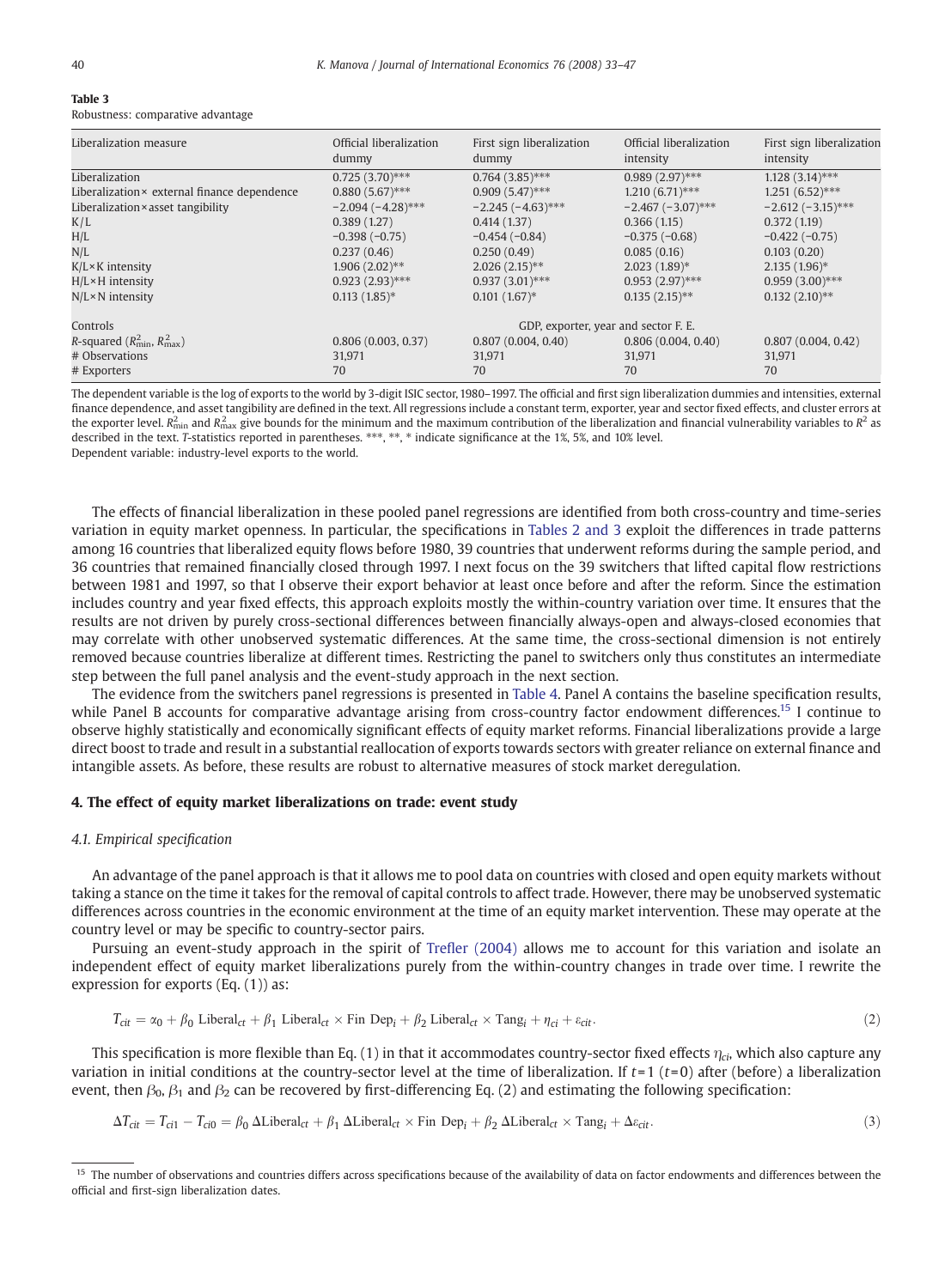<span id="page-8-0"></span>The effects of equity market liberalization: switchers only

| Liberalization measure                            | Official liberalization<br>dummy | First sign liberalization<br>dummy                             | Official liberalization<br>intensity | First sign liberalization<br>intensity |
|---------------------------------------------------|----------------------------------|----------------------------------------------------------------|--------------------------------------|----------------------------------------|
| A. Basic specification                            |                                  |                                                                |                                      |                                        |
| Liberalization                                    | $0.447(3.05)$ ***                | $0.464(2.81)$ ***                                              | $0.699(1.88)$ *                      | $0.788(1.77)*$                         |
| Liberalization × external finance dependence      | $0.490(3.39)$ ***                | $0.561(4.06)$ ***                                              | $1.152(2.09)$ **                     | 0.633(1.30)                            |
| Liberalization × asset tangibility                | $-1.554(-3.47)$ ***              | $-1.765(-4.05)$ ***                                            | $-2.048(-1.99)$ *                    | $-1.757(-1.46)$                        |
| Controls                                          |                                  | GDP, exporter, year and sector F. E.                           |                                      |                                        |
| <i>R</i> -squared ( $R_{\min}^2$ , $R_{\max}^2$ ) | 0.687(0.002, 0.12)               | 0.673(0.003, 0.15)                                             | 0.687(0.002,0.19)                    | 0.671(0.001, 0.17)                     |
| # Observations                                    | 18,224                           | 17.765                                                         | 18,224                               | 17,765                                 |
| # Exporters                                       | 39                               | 39                                                             | 39                                   | 39                                     |
| B. Controlling for factor endowments              |                                  |                                                                |                                      |                                        |
| Liberalization                                    | $0.521(3.33)$ ***                | $0.541(3.12)$ ***                                              | $0.973(2.78)$ ***                    | $1.055(2.37)$ **                       |
| Liberalization × external finance dependence      | $0.461(2.91)$ ***                | $0.429(2.85)$ ***                                              | $1.241(2.43)$ **                     | $0.787(1.76)*$                         |
| Liberalization × asset tangibility                | $-1.955(-4.19)$ ***              | $-2.093(-4.50)$ ***                                            | $-3.657$ ( $-3.00$ )***              | $-3.589(-2.43)$ **                     |
| Controls                                          |                                  | GDP, K, H, N and interactions, exporter, year and sector F. E. |                                      |                                        |
| R-squared $(R_{\text{min}}^2, R_{\text{max}}^2)$  | 0.699(0.003, 0.13)               | 0.685(0.003,0.16)                                              | 0.699(0.003, 0.22)                   | 0.683(0.002, 0.19)                     |
| # Observations                                    | 15,800                           | 15,314                                                         | 15,800                               | 15,314                                 |
| # Exporters                                       | 33                               | 32                                                             | 33                                   | 32                                     |

The dependent variable is the log of exports to the world by 3-digit ISIC sector, 1980–1997. The sample is restricted to 39 countries that liberalized their equity markets in the 1981–1997 period so that they appear at least once before and after liberalization. The sample size in Columns 1 and 3 differs from that in Columns 2 and 4 because of countries with different official and first sign liberalization dates. The official and first sign liberalization dummies and intensities, external finance dependence, and asset tangibility are defined in the text. All regressions include a constant term, exporter, year and sector fixed effects, and cluster errors at the exporter level. Panel B also controls for factor endowments (physical and human capital and natural resources) and their interactions with the relevant sector factor intensity.  $R_{\min}^2$  and  $R_{\max}^2$  give bounds for the minimum and the maximum contribution of the liberalization and financial vulnerability variables to  $R^2$  as described in the text. T-statistics reported in parentheses. \*\*\*, \*\*, \* indicate significance at the 1%, 5%, and 10% level. Dependent variable: industry-level exports to the world.

Note that the constant term  $\alpha_0$  has dropped out of the regression equation. First-differencing also removes all country-sector fixed effects  $\eta_{ci}$  and thus provides cleaner estimates of a causal impact of financial liberalization on trade. These may still be downward biased as in the panel since  $T_{\text{ci}}$  incorporates any response of exports to an anticipated reform. Since countries liberalize their equity markets in different years, in robustness checks I also include liberalization-year fixed effects.

I estimate specification (3) with both the post-liberalization dummy and the continuous measure of liberalization intensity. In the former case,  $\Delta$ Liberal<sub>ct</sub>=Liberal<sub>c1</sub> – Liberal<sub>c0</sub> = 1 – 0 = 1 for all countries, and (3) reduces to  $\Delta T_{\text{cir}} = \beta_0 + \beta_1$  Fin Dep<sub>i</sub>+ $\beta_2$  Tang<sub>i</sub>+ $\Delta \varepsilon_{\text{cir}}$ . Hence, the liberalization dummy does not enter the regression directly. Instead, the main effect of opening stock markets on trade flows is captured by the coefficient on the constant term in this regression,  $\beta_0$ . Correspondingly, the differential impact of financial reform across sectors is estimated by the coefficients on external finance dependence and asset tangibility,  $B_1$  and  $B_2$ . In contrast, when I use the intensity of reform variable,  $ΔLiberal<sub>ct</sub> = Liberal<sub>ct</sub> –Liberal<sub>c0</sub> = Lib Intens<sub>c</sub> − 0 = Lib Intens<sub>c</sub> which is a continuous$ measure that varies in the cross-section of countries and takes on values in the [0,1] range. In this case, I estimate Eq. (3) without a constant term, and the main effect of financial reform is given by the coefficient on liberalization intensity. The differential response of trade across sectors is now estimated by the coefficients on the interactions of liberalization intensity with the industry measures of financial vulnerability.

#### 4.2. Event-study results

Unlike the panel analysis, the event-study approach uses only one observation per country-sector: the change in exports around a liberalization event. It thus requires taking a stance on the horizon over which the effects of equity market reform are expected to materialize. I first measure  $\Delta T_{cit}$  as the difference in (the log of) average exports between (t+1, t+3) and (t-1, t-3) around a liberalization event in year t.<sup>16</sup> Averaging ensures that the results are not influenced by transient movements in trade. I focus on the sample of countries that opened their stock markets over the 1983–1994 period so that these averages are well defined.

As [Table 5](#page-9-0) illustrates, the effects of equity market liberalization on trade obtain even in this econometrically demanding set-up. In Panel A, I estimate specification (3) with the post-liberalization dummy. I find that countries start exporting more within three years of removing capital flow restrictions, especially in sectors that require more outside finance or are endowed with fewer collateralizable assets. This effect is robust to the choice of official vs. first-sign liberalization date, and obtains even after controlling for the year in which countries pursue reform.<sup>17</sup> The results are also unchanged when I consider a different time

<sup>&</sup>lt;sup>16</sup> Others have also used this horizon to study the effects of financial reforms (Chari and Henry, in press: Alfaro and Hammel, 2007). Trefl[er \(2004\)](#page-14-0) and [Sawchuk](#page-14-0)

and Trefl[er \(2002\)](#page-14-0) explore the impacts of trade liberalization over a range of time periods.

<sup>&</sup>lt;sup>17</sup> The number of observations and countries differs across specifications because of differences between the official and first-sign liberalization dates.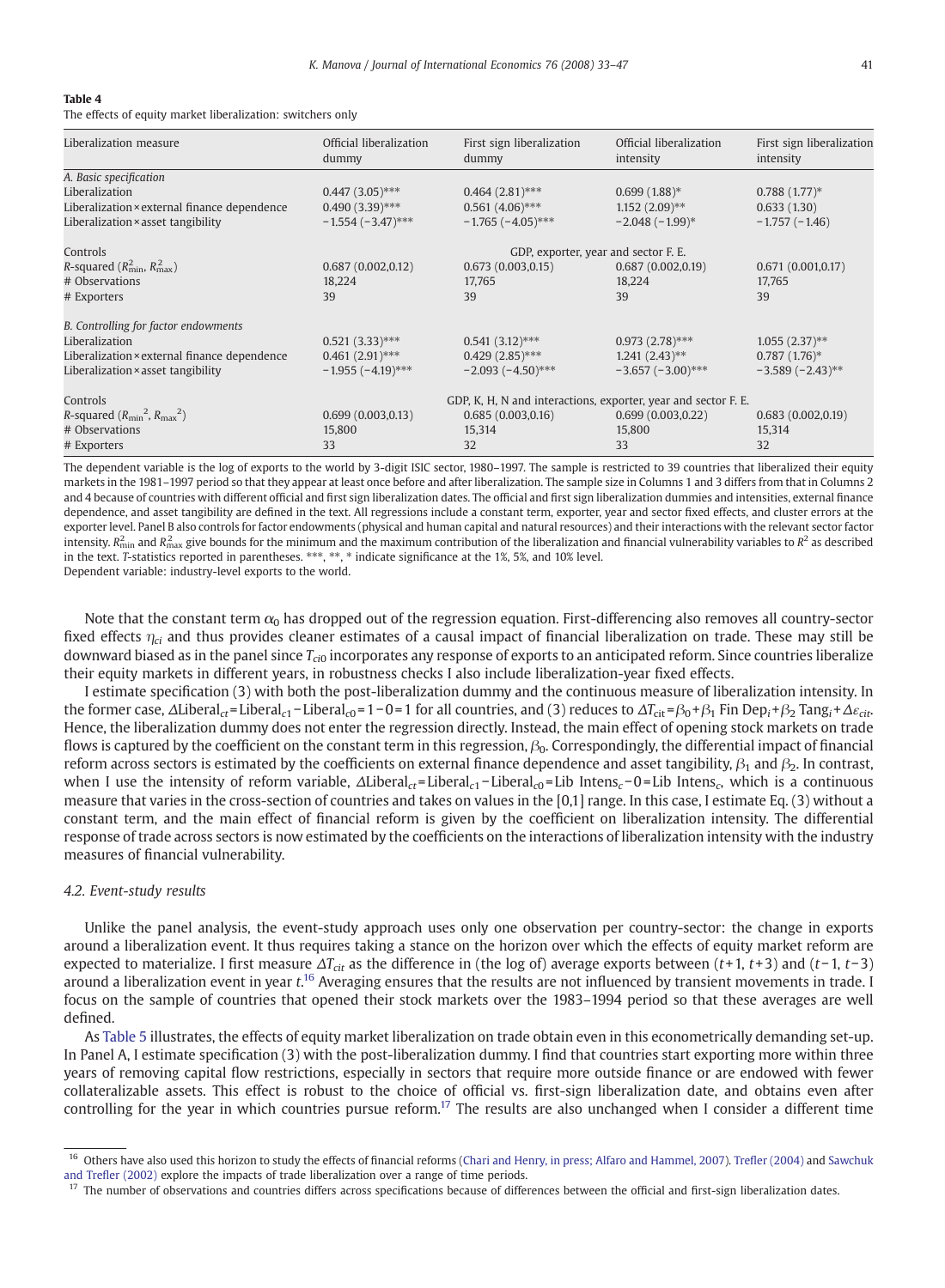<span id="page-9-0"></span>Equity market liberalization event study

| Dependent variable                                  |                   | $ln(Trade_{t+1,t+2,t+3})-ln(Trade_{t-1,t-2,t-3})$ | $ln(Trade_{t+4})-ln(Trade_{t-1})$ |                    |                     |                        |
|-----------------------------------------------------|-------------------|---------------------------------------------------|-----------------------------------|--------------------|---------------------|------------------------|
| Liberalization date                                 | <b>Official</b>   | First sign                                        | Official                          | First sign         | Official            | First sign             |
| A. Liberalization measure: liberalization dummy     |                   |                                                   |                                   |                    |                     |                        |
| Constant                                            | $0.636(5.65)$ *** | $0.698(6.87)$ ***                                 | $0.319(3.16)$ ***                 | $0.884(9.23)$ ***  | $0.798(6.34)$ ***   | $0.858(6.77)$ ***      |
| External finance dependence                         | $0.235(2.76)$ *** | $0.195(2.33)$ **                                  | $0.237(2.76)$ ***                 | $0.198(2.36)$ **   | $0.242(2.19)$ **    | $0.208(1.87)*$         |
| Asset tangibility                                   | $-0.553(-1.72)$ * | $-0.680$ (-2.23)**                                | $-0.552$ $(-1.70)$ *              | $-0.678(-2.20)$ ** | $-0.705(-2.01)^{*}$ | $-0.756$ ( $-2.24$ )** |
| Liberalization year F.E.                            | N <sub>o</sub>    | N <sub>0</sub>                                    | Yes                               | Yes                | N <sub>o</sub>      | N <sub>0</sub>         |
| R-squared                                           | 0.016             | 0.017                                             | 0.055                             | 0.064              | 0.017               | 0.016                  |
| # Observations                                      | 860               | 833                                               | 860                               | 833                | 795                 | 768                    |
| # Exporters                                         | 32                | 31                                                | 32                                | 31                 | 30                  | 29                     |
| B. Liberalization measure: liberalization intensity |                   |                                                   |                                   |                    |                     |                        |
| Lib intensity                                       | $1.157(3.66)$ *** | $1.454(4.46)$ ***                                 | 0.109(0.32)                       | 0.029(0.07)        | $1.615(4.54)$ ***   | $1.820(4.80)$ ***      |
| Lib intensity × external finance dependence         | 0.205(1.06)       | 0.188(1.08)                                       | 0.204(1.03)                       | 0.193(1.10)        | 0.370(1.42)         | 0.407(1.60)            |
| Lib intensity × asset tangibility                   | $-0.523(-0.76)$   | $-0.964(-1.27)$                                   | $-0.523(-0.76)$                   | $-0.960(-1.25)$    | $-1.189(-1.92)$ *   | $-1.166(-1.71)^{*}$    |
| Liberalization year F.E.                            | N <sub>o</sub>    | N <sub>o</sub>                                    | Yes                               | Yes                | N <sub>o</sub>      | N <sub>o</sub>         |
| R-squared                                           | 0.149             | 0.157                                             | 0.298                             | 0.317              | 0.205               | 0.212                  |
| # Observations                                      | 860               | 833                                               | 860                               | 833                | 795                 | 768                    |
| # Exporters                                         | 32                | 31                                                | 32                                | 31                 | 30                  | 29                     |

This table examines how exports change around a liberalization event. In the first 4 columns the dependent variable is the difference between log average exports in the 3 years following and preceding a liberalization event. The sample is limited to liberalizations in the 1983–1994 period so that all averages are well defined. The last two columns examine the five-year change in log exports around a liberalization event in t (from t –1 to t + 4) for liberalizations in the 1981–1993 period. The dependent variable is always based on exports to the world by 3-digit ISIC sector. The sample size varies across specifications because of countries with different official and first sign liberalization dates. All regressions cluster errors at the exporter level. The constant term is excluded from the regressions in Panel B. T-statistics reported in parentheses. \*\*\*, \*\*, \* indicate significance at the 1%, 5%, and 10% level.

horizon: coefficients of the same magnitude and significance obtain when I examine the five-year change in exports from t−1 to  $t+4$  in the last two columns.

In Panel B, I estimate Eq. (3) using the continuous measure of liberalization intensity. While the main effect of financial liberalization remains strong, the interaction terms with sectors' financial vulnerability are of the same magnitude as before but imprecisely estimated. They are significant at the 10% level when I use the five-year change in exports in the last two columns only. The intensity variable may be too noisy an indicator of the change in the availability of external finance, especially in the immediate aftermath of reform. In particular, even if only a small share of domestic companies receives portfolio investments from abroad, they may serve as a conduit of financing for other constrained firms in the economy. It is also possible that initially partial liberalizations are later followed by full liberalizations. Since the intensity measure varies only in the cross-section, it does not reflect this process. This may explain why it is unable to capture the change in export patterns within the first few years of a financial reform.

The point estimates from the event-study specifications stand at a third to a half of the magnitudes from the earlier panel results. The evidence in Column 1 of Panel A implies that, within three years after a stock market reform, exports in the 75thpercentile industry by external capital dependence increase by 13 percentage points more than in the 25th-percentile industry. Similarly, post-liberalization exports in the 25th-percentile sector by asset tangibility rise by 17 percentage points more than exports in the 75th-percentile sector. This indicates that equity market liberalizations can lead to major shifts in export patterns over a fairly short period of time.

To summarize, I obtain consistent evidence of a first-order effect of stock market liberalizations on trade using two different empirical strategies. The panel analysis pools all country-year-sector observations in the 1980–1997 period and identifies the effects of financial reform from the cross-sectional and time-series variation without taking a stance on the time it takes for the removal of capital controls to affect trade flows. In contrast, the event-study approach relies purely on within-country changes in trade over time, and exploits the differential growth of exports across sectors in the immediate aftermath of an equity market reform. These two approaches thus provide complementary evidence on the impact of liberalizing stock markets on trade.

#### 5. Domestic stock market activity and equity market liberalization

The evidence on the trade consequences of stock market liberalization raises an important policy question: If removing restrictions on foreign equity flows can alleviate credit constraints in an economy, is capital account liberalization an alternative to developing local financial markets?

Conceptually, countries with a well developed stock market may benefit more from allowing foreign flows since they already have the financial infrastructure in place to allocate new resources. The impact of equity market liberalizations on growth has in fact been shown to be more pronounced in countries with stronger domestic institutions ([Bekaert et al., 2005](#page-13-0)). At the same time, countries with underdeveloped stock markets stand to gain the most on the margin from liberalizing. In this section, I explore how the effects of equity market reform vary with the size and activity of the domestic stock market prior to liberalization. This allows me to test whether domestic stock markets and foreign equity flows act as substitutes or complements.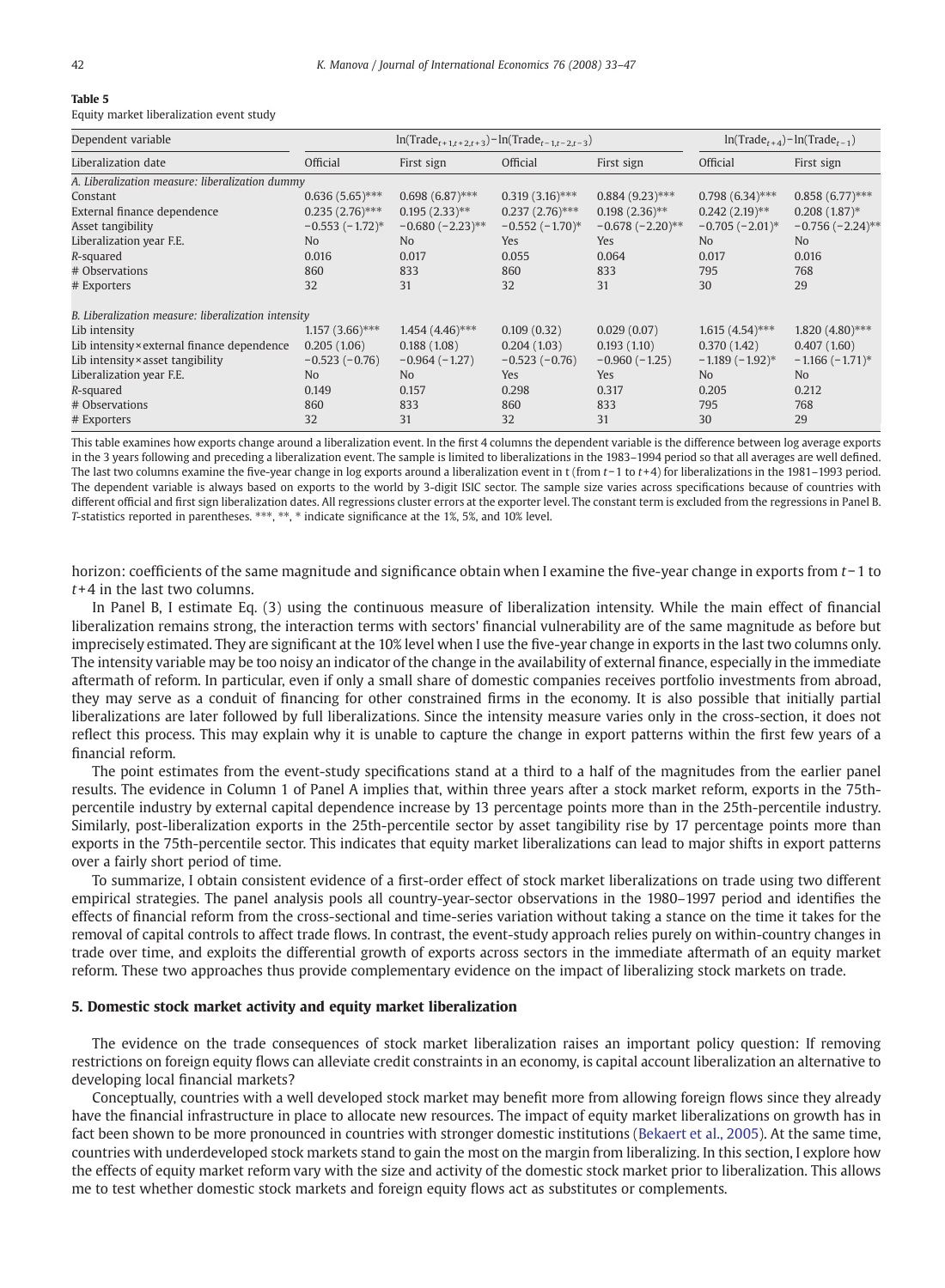The interaction of domestic stock market activity and equity market liberalization

| A. Panel analysis                                                                                                   |                                                                                          |                                                                                 |                                                                                                                 | B. Event study                                                                 |                                                              |                                                         |                                                             |  |
|---------------------------------------------------------------------------------------------------------------------|------------------------------------------------------------------------------------------|---------------------------------------------------------------------------------|-----------------------------------------------------------------------------------------------------------------|--------------------------------------------------------------------------------|--------------------------------------------------------------|---------------------------------------------------------|-------------------------------------------------------------|--|
| Dep variable: industry-level exports to the world                                                                   |                                                                                          |                                                                                 |                                                                                                                 | Dep variable: $ln(Trade_{t+1,t+2,t+3}) - ln(Trade_{t-1,t-2,t-3})$              |                                                              |                                                         |                                                             |  |
| Mkt activity<br>measure                                                                                             | Stock market<br>value traded                                                             |                                                                                 | Stock market turnover                                                                                           | Mkt activity<br>measure                                                        | Stock market<br>value traded                                 | Stock market turnover                                   |                                                             |  |
| Lib<br>Lib×Fin Dep<br>Lib×Tang<br>Mkt Activ×Fin Dep                                                                 | 0.273(1.40)<br>$0.988(6.86)$ ***<br>$-1.002(-1.96)$ *<br>18,000 (13,99)***               | 0.393(1.66)<br>$0.975(4.97)$ ***<br>$-1.275$ ( $-2.07$ )**<br>$2.612(2.11)$ **  | $0.414(1.81)$ *<br>$1.039(4.64)$ ***<br>$-1.364(-2.24)$ **<br>$2.610(2.29)$ **                                  | Constant<br>Fin Dep<br><b>Tang</b>                                             | $0.738(7.59)$ ***<br>$0.248(2.48)$ **<br>$-0.816(-3.14)$ *** | $0.872(7.46)$ ***<br>0.167(1.30)<br>$-1.171(-3.61)$ *** | $0.826(6.80)$ ***<br>0.211(1.56)<br>$-1.115$ ( $-3.18$ )*** |  |
| Mkt Activ×Tang<br>Mkt Activ×Lib<br>Mkt Activ×Lib×Fin Dep<br>Mkt Activ×Lib×Tang<br>Mkt Size×Fin Dep<br>Mkt Size×Tang | $-23.108$ ( $-3.85$ )***<br>$-3.817(-1.39)$<br>$-16.586(-12.72)$ ***<br>19.742 (3.37)*** | $-5.837(-3.43)$ ***<br>$-1.233(-1.88)$ *<br>$-2.004(-1.67)$<br>$4.223(2.60)$ ** | $-5.836(-3.43)$ ***<br>$-1.196(-1.80)$ *<br>$-2.049(-1.86)$ *<br>$4.170(2.56)$ **<br>1.161(1.41)<br>0.057(0.03) | <b>Mkt Activ</b><br>Mkt Activ×Fin Dep $-1.448$ ( $-1.31$ )<br>Mkt Activ × Tang | $-1.880(-1.16)$<br>5.991(1.40)                               | $-0.926(-2.58)$ **<br>0.218(0.57)<br>$2.592(2.59)$ **   | $-1.100(-2.82)$ ***<br>0.381(1.06)<br>$2.802(2.88)$ ***     |  |
| Mkt size×Lib<br>Mkt size×Lib×Fin Dep<br>Mkt size × Lib × Tang                                                       |                                                                                          |                                                                                 | $-0.084(-0.09)$<br>$-0.696(-0.91)$<br>0.465(0.24)                                                               | Mkt Size<br>Mkt Size × Fin Dep<br>Mkt Size × Tang                              |                                                              |                                                         | 0.909(1.35)<br>$-0.852$ ( $-2.10$ )**<br>$-1,100(-1.04)$    |  |
| Controls                                                                                                            |                                                                                          | GDP, exporter, year and sector F. E.                                            |                                                                                                                 |                                                                                |                                                              |                                                         |                                                             |  |
| R-squared<br>$#$ Obs<br># Exporters                                                                                 | 0.776<br>22,206<br>46                                                                    | 0.774<br>22,206<br>46                                                           | 0.775<br>22,206<br>46                                                                                           | R-squared<br>$#$ Obs<br># Exporters                                            | 0.028<br>674<br>25                                           | 0.033<br>674<br>25                                      | 0.039<br>674<br>25                                          |  |

Stock market size is measured by the average stock market capitalization in 1980–1984. Stock market activity is measured by the 1980–1984 average of either value traded or turnover as indicated in the column heading. Panel A: The dependent variable is the log of exports to the world by 3-digit ISIC sector, 1980–1997. All regressions include a constant term, exporter, year and sector fixed effects, and cluster errors at the exporter level. Panel B: The dependent variable is the difference between log average exports by sector in the 3 years following and preceding a liberalization event. The sample is limited to liberalizations in the 1983–1994 period so that all averages are well defined, and errors are clustered at the exporter level. T-statistics reported in parentheses. \*\*\*, \*\*, \*\* indicate significance at the 1%, 5%, and 10% level.

I examine this question using both panel and event-study techniques. I begin by extending specification (1) from the panel analysis to include interactions of financial liberalization with a measure of domestic stock market activity, Mkt Act $_{ct}$ :

$$
T_{cit} = \beta_0 \text{ Liberal}_{ct} + \beta_1 \text{ Liberal}_{ct} \times \text{Fin Dep}_i + \beta_2 \text{ Liberal}_{ct} \times \text{Tang}_i + \delta_0 \text{Mkt Act}_{ct} + \delta_1 \text{Mkt Act}_{ct} \times \text{Fin Dep}_i + \delta_2 \text{Mkt Act}_{ct} \times \text{Tang}_i
$$
  
+ $\gamma_0 \text{Liberal}_{ct} \times \text{Mkt Act}_{ct} + \gamma_1 \text{Liberal}_{ct} \times \text{Mkt Act}_{ct} \times \text{Fin Dep}_i + \gamma_2 \text{Liberal}_{ct} \times \text{Mkt Act}_{ct} \times \text{Tang}_i + \alpha_0 + \alpha_1 \text{GDP}_{ct} + \eta_c + \eta_i + \eta_t + \varepsilon_{cit}$ 

 $(4)$ 

If liberalizations benefit disproportionately more sectors with high external capital dependence and sectors with low asset tangibility, we expect  $\beta_1 > 0$  and  $\beta_2 < 0$ , as before. Similarly, if access to active stock markets stimulates trade relatively more in financially vulnerable sectors,  $\delta_1 > 0$  and  $\delta_2 < 0$ . Finally, if foreign capital compensates for a poorly developed domestic financial system, the effects of liberalization will diminish as market activity increases, and we should observe  $\gamma_0 < 0$ ,  $\gamma_1 < 0$  and  $\gamma_2 > 0$ . Since equity markets may endogenously respond to financial reforms, I use the initial, pre-liberalization level of stock market activity in each country, which I measure with its average over the 1980–1984 period. The main effect of stock market activity is thus subsumed by the country fixed effects.

Panel A of Table 6 estimates specification (4) in the full panel of countries. I focus on the post-official-liberalization dummy, but my findings are robust to using the first-sign date or liberalization intensity instead. In the first column, I allow the effects of liberalization to vary with initial stock market value traded, defined as the volume of equity market transactions as a share of GDP. In line with my earlier findings and results in the prior literature, both financial openness and stock market activity have a differential impact across sectors: Countries with open stock markets and higher value traded have a comparative advantage in financially vulnerable industries. At the same time, the triple interaction terms suggest that the effects of equity market liberalization are greater in countries with less active stock markets.<sup>18</sup> This is evidence of a substitution effect between domestic and foreign equity flows, and indicates that liberalizing the stock market may compensate for a low level of domestic financial activity.

My measure of stock market value traded can be decomposed into the size of the stock market (the value of all publicly listed companies) relative to GDP and stock market turnover, i.e. the ratio of value traded to stock market capitalization. This distinction between market size and market activity has potentially important policy implications. In Column 2, I abstract from market size and analyze the interaction of financial openness with stock market turnover prior to liberalization. All coefficients are of the same sign and significance as in Column 1. In the last column, I include interactions with both turnover and market capitalization. The coefficient estimates on the turnover interactions remain unchanged, while market capitalization has an insignificant contribution. These findings support the idea that active stock markets redistribute resources across sectors, and suggest that market activity may be a better indicator of an economy's potential to provide external financing than market size.

<sup>&</sup>lt;sup>18</sup> Local stock market activity does not overturn the effects of equity market liberalization. The coefficient on the interaction of financial openness with external finance dependence (asset tangibility) is positive (negative) at the median of market activity and remains so up to the 80th percentile.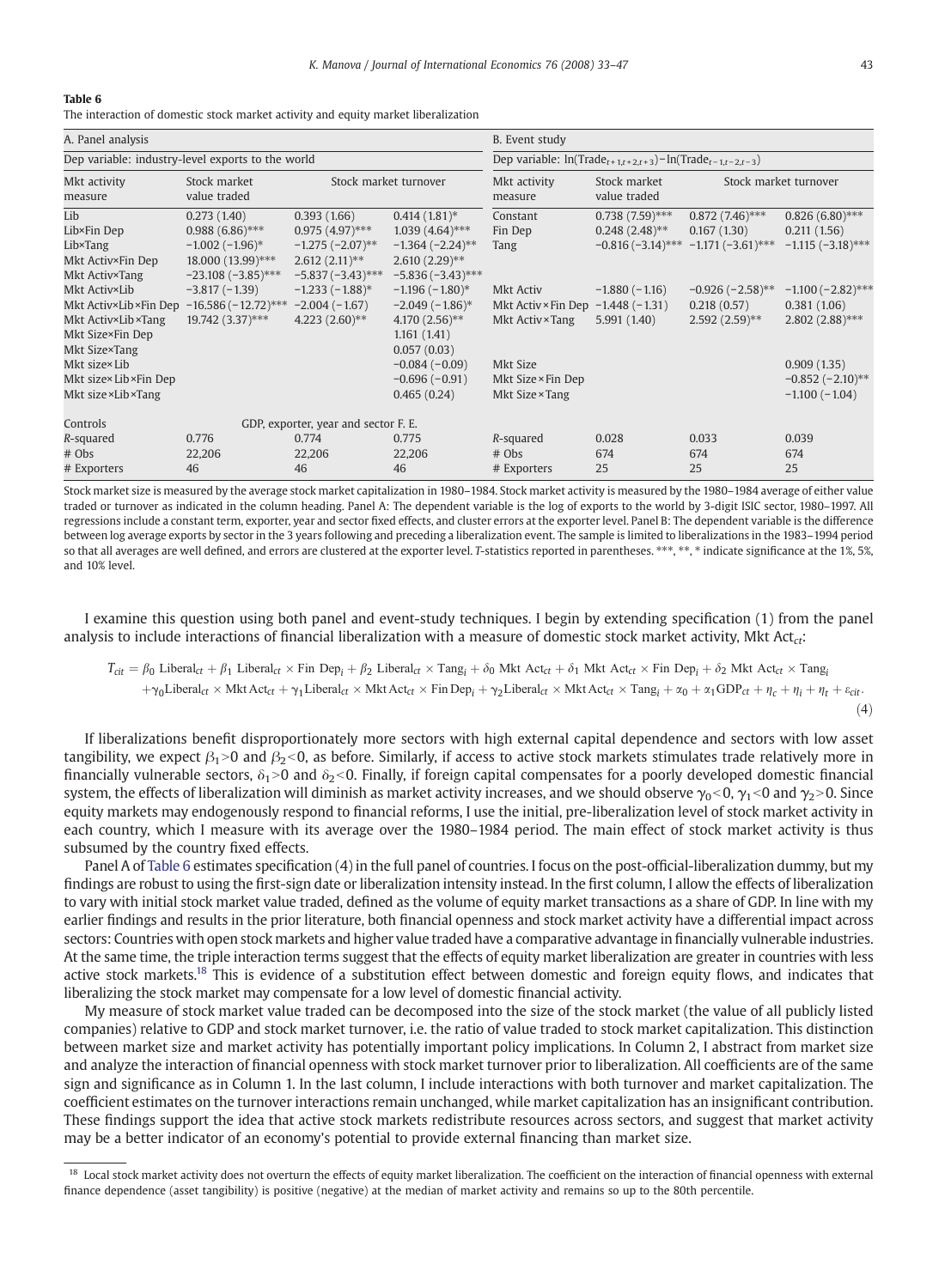Qualitatively similar results obtain when I use the event-study approach in Panel B, although the coefficients on external finance dependence are often imprecisely estimated and not significant. I expand the first-differences specification (3) to include interactions of financial openness with stock market activity prior to reform:  $\Delta$ Liberal<sub>ct</sub>×Mkt Act<sub>c0</sub>,  $\Delta$ Liberal<sub>ct</sub>×Mkt Act<sub>c0</sub> × Fin Dep<sub>i</sub>, and  $\Delta$ Liberal<sub>ct</sub>×Mkt Act<sub>c0</sub> × Tang<sub>i</sub>. Since I use a post-liberalization dummy,  $\Delta$ Liberal<sub>ct</sub>= 1 for all countries, and these terms reduce to Mkt Act<sub>c0</sub>, Mkt Act<sub>c0</sub> × Fin Dep<sub>i</sub>, and Mkt Act<sub>c0</sub> × Tang<sub>i</sub>. As Panel B indicates, I continue to observe that equity market reforms increase exports, especially in financially vulnerable sectors. In addition, these effects are more pronounced in countries with initially less active stock markets. In contrast to the panel analysis, however, the event-study approach suggests that larger stock markets may also mitigate the impact of financial liberalizations: the interaction of market size with external finance dependence enters negatively in the last column.

#### 6. Trade openness and equity market liberalization

Capital account liberalizations are sometimes part of a broader program of deregulations that may include trade reforms. In this section, I confirm that my findings are not driven by simultaneous changes in trade policy.

I obtain commonly used data on trade openness from [Wacziarg and Welch \(2003\),](#page-14-0) who review and update the binary indicator originally developed by [Sachs and Warner \(1995\).](#page-14-0)<sup>19</sup> A country is labeled effectively closed to trade if at least one of the following criteria is met: average tariff rates are at least 40%; non-tariff barriers cover at least 40% of trade; a black market exchange rate exists and is on average depreciated at least 20% relative to the official exchange rate; the state holds a monopoly on major exports; or there is a socialist economic system.<sup>20</sup> These data are available for 70 of the 91 countries in my sample. Note that in this classification a country that is "closed" to trade features high trade costs but may still participate in international trade.

I begin by documenting that the effects of equity market liberalization in the panel are independent of trade openness at the time of financial reform. I focus on the countries that remove capital flow restrictions during the 1980–1997 period, and measure trade openness in the year preceding financial liberalization. I allow it to affect sectors differentially by interacting it with the industry measures of financial vulnerability and including these interactions in specification (1). This leaves the estimated effects of stock market reform on exports unchanged, as Column 1 of Panel A in [Table 7](#page-12-0) shows.

In the rest of Panel A, I explicitly account for trade liberalizations by controlling for the concurrent level of trade openness in the full panel of countries.<sup>21</sup> As the results indicate, trade policy is not responsible for the reaction of exports to equity market reforms. I obtain coefficients of comparable magnitude and significance when controlling for trade openness alone in Column 2. When I allow trade openness to impact sectors differentially in Column 3, the interaction of equity market liberalization with external finance dependence remains significant, but the interaction with asset tangibility is imprecisely estimated. While these results are based on a post-official-liberalization dummy, qualitatively similar results obtain with other measures of financial reform.

The strongest evidence for an independent effect of removing capital controls comes from event-study results. I repeat the event-study analysis (specification (3)) for the sample of countries that liberalized their stock markets but not trade flows. In particular, when I examine the change in average exports between the three years preceding and following a reform, I focus on the 15 countries that did not reduce trade barriers during the same  $(t-3, t+3)$  period. Similarly, when I study the five-year change in exports around an equity market liberalization (from  $t-1$  to  $t+4$ ), I restrict the sample to the 17 countries that did not change their trade policy during that time. As the results in Panel B demonstrate, exports rise after equity market liberalization even in the absence of concurrent trade reforms. This effect is again more pronounced in financially vulnerable sectors. Together, these results suggest that removing capital controls relaxes credit constraints and stimulates exports independently of trade policy changes.

Like financial liberalization, lowering trade barriers may also have a differential impact across sectors. The results in Panel A suggest that when trade costs fall, exports rise relatively more in financially vulnerable sectors. This highlights a parallel between trade and financial liberalization: while trade reforms reduce trade costs for a given level of financial frictions, equity market reforms relax credit constraints for a given level of trade costs. In either case, the sectors that benefit most are those intensive in external finance or intangible assets.

Does the effect of financial liberalization on exports then vary with the level of trade costs? In the last column of Panel A, I interact the financial liberalization dummy with the trade openness dummy. I also include triple interactions of the two dummies with sectors' financial vulnerability in the spirit of specification (4), with trade openness taking the role of market activity. My findings indicate that equity market reforms have more powerful effects in countries with higher trade costs (caused by more restrictive trade policies). This suggests that the impact of increased access to external finance is greatest when financing needs are most acute.

#### 7. Endogeneity

Endogeneity has been a serious concern in the growth/trade and finance literatures. Although equity market liberalizations provide a shock to the availability of capital, countries may pursue reforms in expectation of better growth and export

<sup>&</sup>lt;sup>19</sup> For example, [Henry \(2000a, 2007\)](#page-14-0) and [Alfaro and Hammel \(2007\)](#page-13-0) use this measure of trade openness to control for concurrent policy reforms when studying the impact of equity market liberalization on growth and capital imports.

<sup>&</sup>lt;sup>20</sup> [Rodriguez and Rodrik \(2000\)](#page-14-0) have argued that the [Sachs and Warner \(1995\)](#page-14-0) indicator gives too much weight to the black market premium and export restrictions. However, as [Wacziarg and Welch \(2003\)](#page-14-0) note, reductions in these two trade barriers are often accompanied by other trade enhancing policy changes. They argue that the trade liberalization dates thus capture broad trade liberalization episodes, which they also cross-check with case study evidence.

 $21$  The correlation between the binary variables for trade openness and financial liberalization in the panel is 0.56.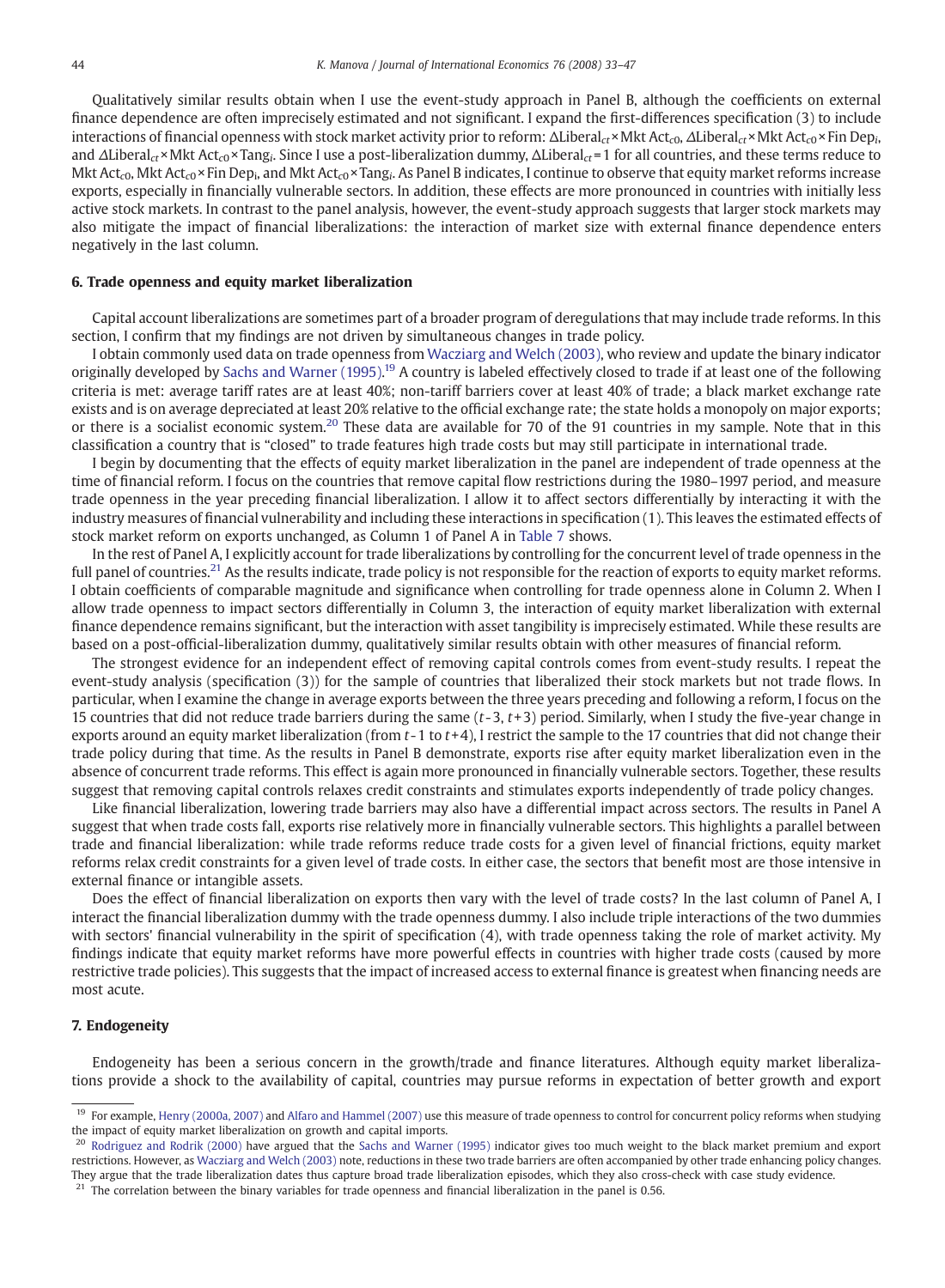<span id="page-12-0"></span>Equity market liberalizations and trade openness

| A. Panel analysis                                                                                                                                                                               |                                                            |                                                      |                                                      |                                                                                                  | B. Event study                                                  |                                                          |                                                      |                                                            |
|-------------------------------------------------------------------------------------------------------------------------------------------------------------------------------------------------|------------------------------------------------------------|------------------------------------------------------|------------------------------------------------------|--------------------------------------------------------------------------------------------------|-----------------------------------------------------------------|----------------------------------------------------------|------------------------------------------------------|------------------------------------------------------------|
| Dependent variable: industry-level exports to the world                                                                                                                                         |                                                            |                                                      |                                                      |                                                                                                  | Liberalization date: official liberalization                    |                                                          |                                                      |                                                            |
| Liberalization measure: official liberalization dummy                                                                                                                                           |                                                            |                                                      |                                                      |                                                                                                  |                                                                 |                                                          |                                                      |                                                            |
| Trade openness measure                                                                                                                                                                          | Initial trade<br>openness                                  |                                                      | Concurrent trade openness                            |                                                                                                  | Dep variable                                                    | $ln(Trade_{t+1,t+2,t+3})$ -<br>$ln(Trade_{t-1,t-2,t-3})$ |                                                      | $ln(Trade_{t+4})$ -<br>$ln(Trade_{t-1})$                   |
| Liberalization<br>Liberalization × external<br>finance dependence<br>Liberalization × asset tangibility                                                                                         | 0.458<br>$(2.99)$ ***<br>0.436<br>$(3.01)$ ***<br>$-1.594$ | 0.283<br>(1.60)<br>0.893<br>$(6.38)$ ***<br>$-0.856$ | 0.252<br>(1.19)<br>0.568<br>$(3.44)$ ***<br>$-0.473$ | 1.187<br>$(3.98)$ ***<br>0.453<br>(0.78)<br>$-4.069$                                             | Constant<br>External finance<br>dependence<br>Asset tangibility | 0.836<br>$(5.78)$ ***<br>0.229<br>(1.62)<br>$-1.221$     | 0.525<br>$(3.89)$ ***<br>0.228<br>(1.59)<br>$-1.221$ | 0.885<br>$(4.71)$ ***<br>0.325<br>$(1.76)^{*}$<br>$-1.120$ |
| Trade openness                                                                                                                                                                                  | $(-3.42)$ ***                                              | $(-1.89)$ *<br>$-0.007$<br>$(-0.10)$                 | $(-0.76)$<br>0.054<br>(0.24)                         | $(-2.06)$ **<br>0.164<br>(0.79)                                                                  |                                                                 | $(-2.75)$ **                                             | $(-2.71)$ **                                         | $(-2.02)^*$                                                |
| Trade openness × external<br>finance dependence<br>Trade openness × asset<br>tangibility<br>Liberalization × trade openness<br>Liberalization × trade openness ×<br>external finance dependence | 0.712<br>$(2.12)$ **<br>1.927<br>(1.44)                    |                                                      | 0.618<br>$(3.31)$ ***<br>$-0.734$<br>$(-1.01)$       | 0.604<br>$(3.43)$ ***<br>$-1.140$<br>$(-1.94)$ *<br>$-1.023$<br>$(-3.04)$ ***<br>0.127<br>(0.22) |                                                                 |                                                          |                                                      |                                                            |
| Liberalization × trade<br>openness × asset tangibility<br>Controls                                                                                                                              |                                                            | GDP, exporter, year and sector F. E.                 |                                                      | 3.948<br>$(1.97)^{*}$                                                                            | Lib year F.E.:                                                  | N <sub>o</sub>                                           | Yes                                                  | N <sub>o</sub>                                             |
| R-squared<br># Observations<br># Exporters                                                                                                                                                      | 0.693<br>16,286<br>34                                      | 0.804<br>32,418<br>70                                | 0.805<br>32,418<br>70                                | 0.805<br>32,418<br>70                                                                            | R-squared<br># Observations<br># Exporters                      | 0.037<br>404<br>15                                       | 0.122<br>404<br>15                                   | 0.030<br>450<br>17                                         |

Panel A: The dependent variable is the log of exports to the world by 3-digit ISIC sector, 1980–1997. Trade openness is a binary variable as described in the text. It is measured concurrently (columns 2–4) or in the year preceding an equity market liberalization (column 1). All regressions include a constant term, exporter, year and sector fixed effects, and cluster errors at the exporter level. Column 1 restricts the sample to countries which liberalized equity markets in the 1981–1997 period. Panel B: The dependent variable is the difference between log average exports by sector in the 3 years following and preceding an equity market liberalization at time t (columns 1–2) or the five-year change in log exports around the event (from t-1 to t+4) (column 3). The sample in columns 1–2 (column 3) is limited to equity market liberalizations in the 1983–1994 (1981–1993) period so that all averages are well defined. Columns 1–2 (column 3) limit the sample to countries that did not liberalize trade in the (t-3,t+3) period ((t-1, t+4) period). Errors are clustered at the exporter level. T-statistics reported in parentheses. \*\*\*, \*\*, \*\* indicate significance at the 1%, 5%, and 10% level.

opportunities. Since I exploit the cross-sector variation, however, growth shocks would have to vary systematically across sectors to account for my results. They would also need to follow a very particular pattern across countries and over time, since countries liberalize at different times and the estimation captures global trends with sector and year fixed effects. A few other pieces of evidence suggest that, while endogeneity cannot be definitively ruled out, it does not appear problematic for my results.

First, the exact timing of an equity market liberalization is the product of complex political processes and thus plausibly exogenous from the perspective of individual producers and exporters. One of the advantages of studying stock market reforms is that they are easier to date as discrete changes in governmental policy compared to the removal of other, more subtle capital flow restrictions. Some countries, nevertheless, effectively allow foreigners to invest in the economy by launching a country fund or issuing American Depository Receipts prior to an official equity market reform. The consistent results I establish using the first-sign liberalization date, however, suggest that this is not a major concern in my analysis. In addition, to the extent that exports may respond in expectation of future financial reforms, the estimated impact of liberalization would be biased downwards.

Second, prior evidence suggests that equity market liberalizations do not follow surges in investment ([Henry, 2000b\)](#page-14-0) and that controlling for growth opportunities or world business cycle effects does not eliminate the impact of liberalizations on growth ([Bekaert et al., 2005; Gupta and Yuan, 2004\)](#page-13-0). However, the sectoral composition of exports indicates that countries may time liberalizations partly in response to higher demand for external finance. In [Fig. 1,](#page-4-0) I constructed measures of a country's average external finance dependence and asset tangibility of exports over time. As the graphs show, these measures trend prior to liberalization in some countries, but in all cases change quickly and in predicted ways after a reform. This suggests that there may be some degree of endogeneity or that exports may respond in anticipation of a reform. In either case, equity market liberalizations appear associated with discrete jumps in export patterns.

Finally, the variation in financial vulnerability across sectors allows me to establish more firmly that the direction of causality runs from credit constraints to firms' export decisions. Note that the variation in external finance dependence is not sufficient in this respect. If domestic credit markets were frictionless and a country expected higher export demand for sectors intensive in external finance, it could liberalize equity markets to increase the availability of funding. Capital would then flow freely and allow firms to meet demand. We could thus observe that liberalizations are followed by higher exports in the financially dependent sectors even in the absence of credit constraints. The same reasoning, however, could not explain the results with asset tangibility. If domestic credit markets were frictionless, the availability of collateralizable assets would not matter for a sector's ability to raise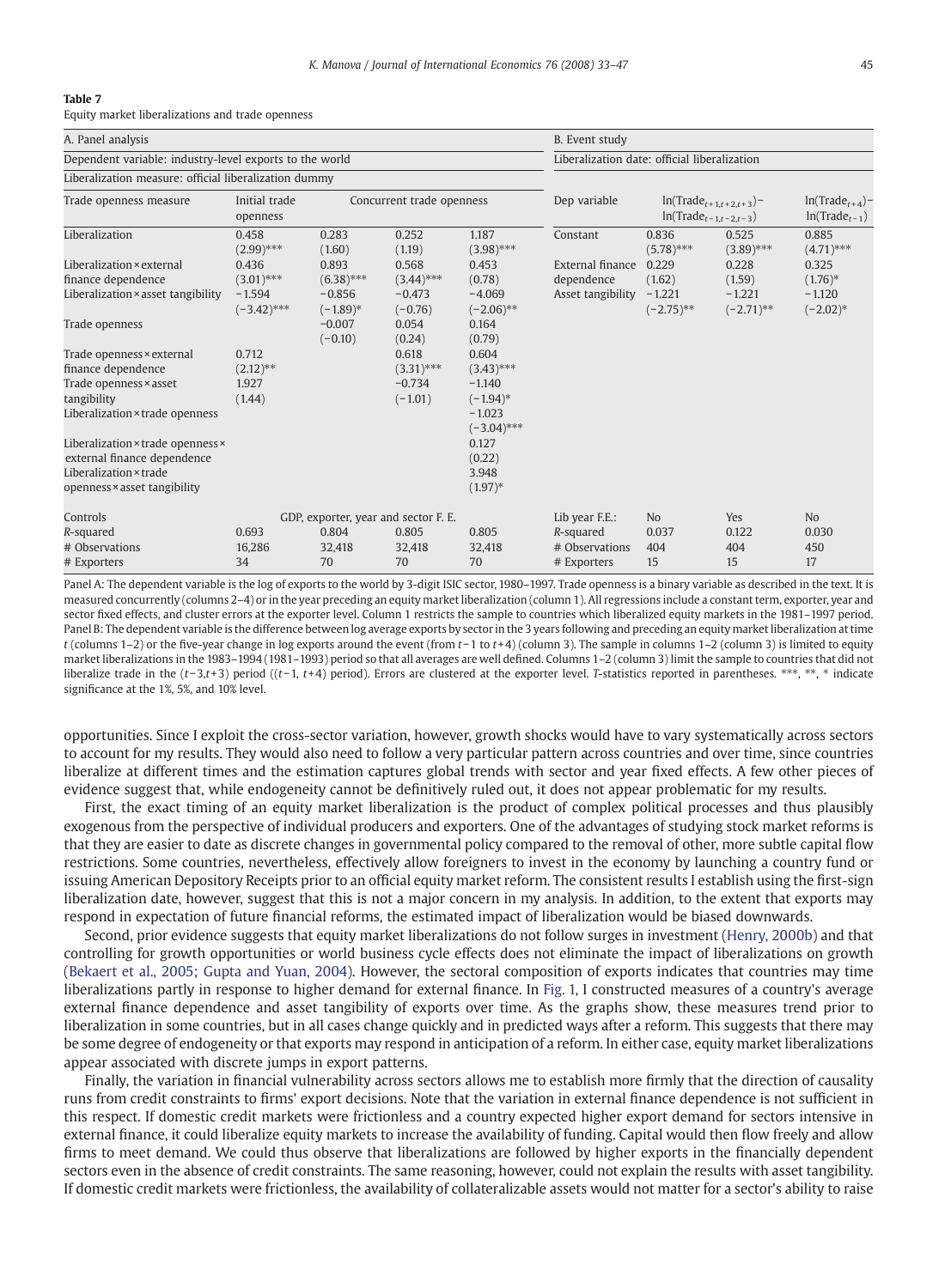<span id="page-13-0"></span>outside capital. Hence the incentives for liberalizing stock markets would not change if relative export demand increased for sectors with softer assets.<sup>22</sup> Instead, I find that liberalizations raise exports relatively more in industries with less tangible assets. This suggests that the lack of collateral makes it costly for exporters to obtain funding and is strong evidence of a credit constraints channel. This is further borne out by the results on the interaction of trade costs and financial openness in Section 6.

To summarize, while I cannot rule out the possibility that the timing of equity market liberalizations may be endogenous, there is strong evidence that credit constraints result in lower exports, and especially so in financially vulnerable sectors. I am also able to conclude that if the world cost of capital is lower than the domestic cost of capital and countries face export opportunities, equity market liberalizations allow countries to respond to such opportunities.

#### 8. Conclusions

This paper presents new evidence that credit constraints are an important determinant of international trade flows. I exploit shocks to the availability of external finance and examine the impact of equity market liberalizations on countries' exports. I use the variation in financial vulnerability across industries, and show that liberalizations increase trade disproportionately more in sectors intensive in external finance and softer assets. My findings thus both attest to the role of financial frictions in determining countries' export patterns and demonstrate how capital account reform can alleviate local credit market imperfections.

My results contribute to the literature on finance and trade in three important ways. First, I make a strong case for a causal link from credit constraints to export composition by exploiting financial liberalization events, using the sectoral variation in asset tangibility, and accounting for simultaneous trade policy reforms. Second, I offer evidence that equity market liberalizations have a stronger effect in the presence of higher trade costs due to restrictive trade policies. This suggests that the impact of increased access to external finance is greatest when funding needs are most acute — further evidence consistent with financial frictions. Finally, I find larger effects of liberalizations in economies with initially less active stock markets. This has important policy implications for financially underdeveloped countries, and suggests that removing foreign capital flow restrictions may compensate for a weak domestic financial system.

#### Acknowledgements

I thank Pol Antras, Elhanan Helpman, and Marc Melitz for their invaluable guidance. I also thank Philippe Aghion, Davin Chor, Gita Gopinath, Dirk Jenter and Nathan Nunn for insightful conversations, and the participants of the Harvard International Lunch, SITE Stanford, and the IADB Workshop on Export Diversification for helpful comments. The paper benefited greatly from the detailed suggestions of Dan Trefler and an anonymous referee.

#### Appendix A

I obtain annual GDP from the Penn World Tables 6.1 and domestic stock market data from Beck et al. (2000). The stock of physical capital per capita is constructed according to the perpetual inventory method. Human capital per worker is calculated from the average years of schooling in a country with Mincerian non-linear returns to education. Both measures are from Caselli (2005). The [World Bank](#page-14-0) appraises countries' endowments of minerals and fossil fuels, timber, non-timber forests, cropland and pastureland. I use the log of the aggregate natural resource endowment per capita. The sector factor intensities with respect to natural resources, human and physical capital come from Braun (2003).<sup>23,24</sup>

#### References

Alfaro, L., Charleton, A. (2006). "International financial integration and entrepreneurship." Harvard Business School mimeo. Alfaro, L., Hammel, E., 2007. Capital flows and capital goods. Journal of International Economics 72, 128–150. Beck, T., 2002. Financial development and international trade. Is there a link? Journal of International Economics 57, 107–131. Beck, T., 2003. Financial dependence and international trade. Review of International Economics 11, 296–316. Beck, T., Demirgüç-Kunt, A., Levine, R., 2000. A new database on financial development and structure. World Bank Economic Review 597–605 September 2000. Becker, B., Greenberg, D. (2005). "Financial development and international trade." University of Illinois at Urbana-Champaign mimeo. Bekaert, G., Harvey, C., 2000. Foreign speculators and emerging equity markets. Journal of Finance 55, 565–613. Bekaert, G., Harvey, C., Lundblad, C., 2005. Does financial liberalization spur growth. Journal of Financial Economics 77, 3–55. Braun, M. (2003). "Financial contractibility and asset hardness." University of California-Los Angeles mimeo. Braun, M., Raddatz, C. (2004). "Trade liberalization and the politics of financial development." Universidad Adolfo Ibanez mimeo. Caselli, 2005. Accounting for cross-country income differences. In: Aghion, P., Durlauf, S. (Eds.), Handbook of Economic Growth. Chaney, T. (2005). "Liquidity constrained exporters." University of Chicago mimeo. Chari, A., Henry, P. in press. "Firm-specific information and the efficiency of investment." Journal of Financial Economics. Claessens, S., Laeven, L., 2003. Financial development, property rights, and growth. Journal of Finance 58 (6), 2401–2437. Do, Q.-T., Levchenko, A., 2007. Comparative advantage, demand for external finance, and financial development. Journal of Financial Economics 86, 796–834. Feenstra, R., 2000. World Trade Flows 1980–1997 CD-ROM.

 $22$  This holds because of the weak correlation between external finance dependence and asset tangibility (-0.04).

 $23$  The correlation between external finance dependence (asset tangibility) and capital intensity is 0.10 (0.83).

 $^{24}$  Braun's measure of natural resource intensity is a binary indicator. My results are unchanged when I use a continuous measure from [Romalis \(2004\)](#page-14-0) instead. which is available in the 4-digit US SIC classification. Because of differences in industry classification, I am able to match this measure to 17 of my 27 3-digit ISIC sectors.